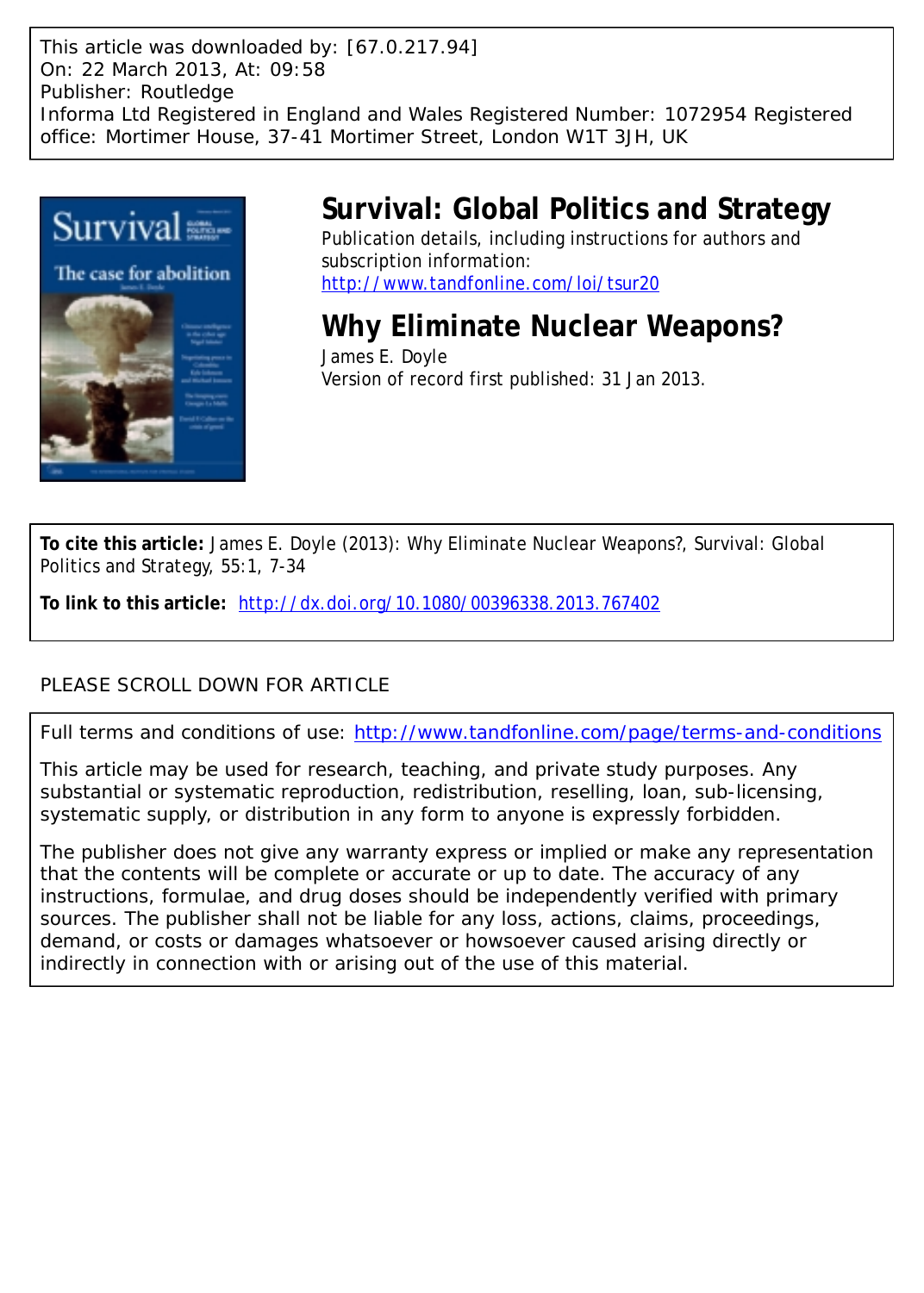# Why Eliminate Nuclear Weapons?

**James E. Doyle**

On 5 April 2009 in Prague, US President Barack Obama asserted the United States' commitment to 'seek the peace and security of a world without nuclear weapons'. He was adding his voice and the efforts of his administration to the growing number of world leaders, citizens and civilsociety organisations seeking the elimination of such weapons.<sup>1</sup> Banning the bomb has been a passionate and often popular crusade since its creation and first use, but in all that time it has never been a serious strategic objective for any state that possessed nuclear weapons.<sup>2</sup> Why would a sitting US president take the political and strategic risk of declaring that progress towards this goal was a key element of America's national security policy?

There is no simple answer. A vast and complex set of interests, issues, theories, experiences and beliefs influences individual and national views on nuclear weapons, views that span the range of practical, political, moral and psychological understanding. Some recent arguments for eliminating nuclear weapons cover new ground and derive from the belief that the twenty-first-century global security environment differs fundamentally from that of the Cold War. Some proponents claim that historical changes have undermined the ability of nuclear weapons and deterrence to provide security benefits to most nations. Others challenge earlier calculations of the value of such weapons and assessments of the balance between the risks and benefits of a strategy of nuclear deterrence.

James E. Doyle is a nuclear security and non-proliferation specialist at Los Alamos National Laboratory. He is the editor of *Nuclear Safeguards, Security, and Nonproliferation: Achieving Security With Technology and Policy* (Elsevier, 2008).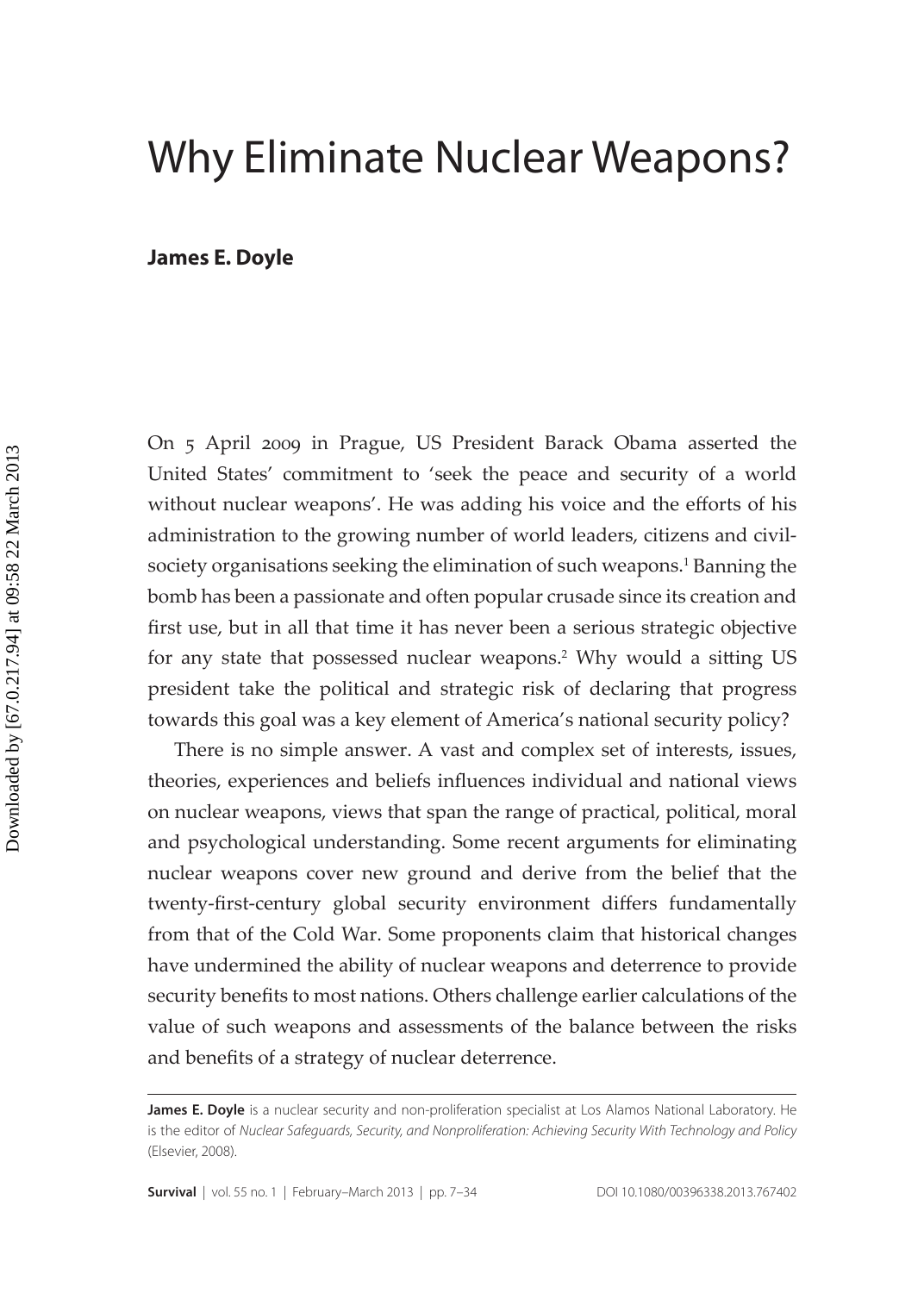Moreover, recent scholarship in the fields of history and deterrence theory questions deeply held beliefs regarding how nuclear weapons might influence the behaviour of national decision-makers. For example, declassified official documents from the Cold War reveal occasions when nuclear catastrophe was avoided by luck or seemingly random events rather than by the clearly identifiable operation of nuclear deterrence. There are further examples where existential characteristics of alerted nuclear forces appear to have caused crises that nearly resulted in their use. Finally, a growing number of strategists and technical and political elites regard nuclear weapons and deterrence theory as anachronistic. Some view the whole idea of nuclear weapons as out of step with today's global threats, understanding of power and notions of human rights and the rule of law. Emerging structural changes in the international system (such as globalisation) undercut traditional theories of nuclear deterrence, while trends in information technology make possible much more agile and discriminate forms of military power. These arguments dovetail with others that assert that our greater understanding of the Earth's environmental systems and humankind's interdependence with those systems has made eliminating nuclear weapons more salient. A quite limited exchange of nuclear weapons against urban areas could trigger or accelerate global climatic catastrophe (cooling rather than warming), leading to the deaths of millions who had been uninvolved in the conflict itself. Many citizens, scientists and laymen alike, view nuclearweapons abolition as an essential milestone in the development of human civilisation, a moral, ideological and practical campaign that could catalyse the transformation of international relations and improve the outlook for civilisation at a critical time.

Humanity stands at an historic juncture, facing multiple interconnected threats within a compressed timescale. Besides the potential use of nuclear weapons, these include environmental degradation, resource scarcity, climate change, overpopulation, global disease pandemics, financial crises and natural disasters. The sort of international cooperation needed to reduce the number of nuclear weapons is similar to that needed to address these other transnational threats. Elimination of nuclear weapons would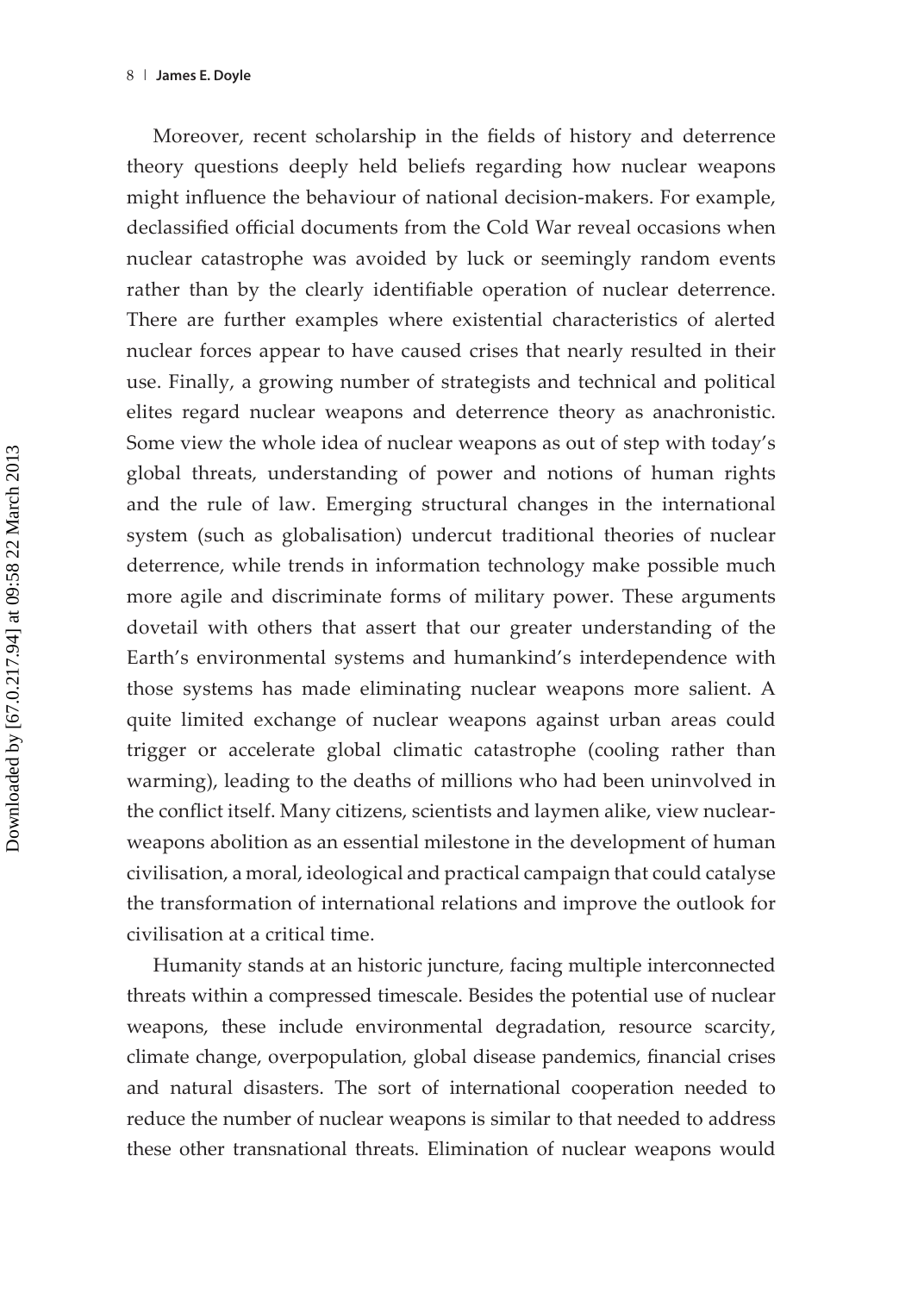at least symbolically improve the chances of successfully addressing other existential threats.

Obama, and others who seek a world without nuclear weapons, are right. Eliminating nuclear weapons is profoundly in the national-security interest of the United States and its allies and friends. Without major progress towards the elimination of nuclear arms, moreover, it is unlikely that the world will be able to avoid nuclear use for a prolonged period or respond adequately to security challenges related to climate change, resource scarcity and environmental degradation. The international community must reject the myths and expose the risks of the ideology of nuclear deterrence if it is to successfully meet the mutual global challenges of the twenty-first century.

#### **Challenging myths**

The United States and the other nuclear-armed nations have long maintained the threat of nuclear retaliation to deter acts of aggression against them.

During the hostile ideological conflict of the Cold War, strategists on both sides concluded that only the prospect of mutually assured destruction would instil prudence and prevent decision-makers from issuing political or military challenges that bore a high risk of leading to military conflict.<sup>3</sup> The strategy of nuclear deterrence was adopted in the West, reluctantly, as the least bad

*Deterrence was adopted reluctantly*

choice for managing what was believed to be an all-out struggle with Soviet Communism for domination of the planet and the social and political ideology of humankind. The 'balance of terror' and 'mutually assured destruction' (MAD) were not desirable strategies; they were viewed as the best that could be achieved given the circumstances of the Cold War. This was despite universal agreement that an exchange of nuclear attacks in response to aggression would inflict unprecedented damage on the citizens and territory of a nation.<sup>4</sup> The use of nuclear weapons on the Japanese cities of Hiroshima and Nagasaki in 1945 embedded the overwhelmingly destructive nature of the bomb deeply into the collective psyche. Given no clear alternatives, national-security elites accommodated themselves to the paradox of nuclear deterrence and devised complex theoretical formalisms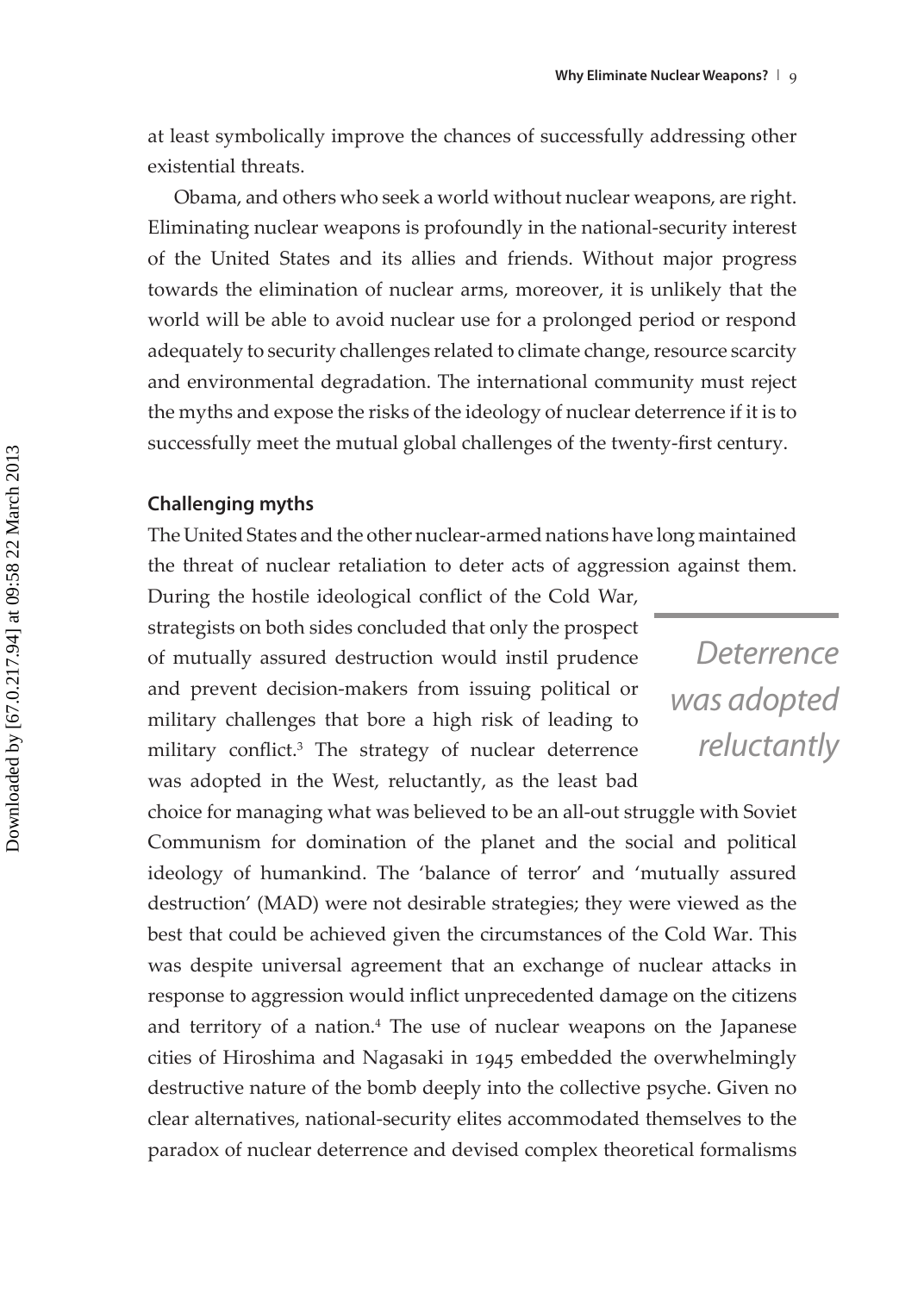claiming that the risks of such a strategy were manageable and acceptable. In the world of nuclear deterrence, strategists were reconciled to the fact that, in order to be safe, you had to be willing to be crazy. As Winston Churchill put it in 1955, safety would 'be the sturdy child of terror and survival the twin brother of annihilation'.<sup>5</sup>

The world of 2013 is dramatically different, and it will change even more profoundly in the decades ahead. The question today is whether a strategy based on nuclear deterrence continues to be the most effective way for governments to deal with international tensions and protect themselves, or whether alternative strategies with greater benefits and lower risks are available. The answer depends in part on how our understanding of nuclear deterrence has evolved and whether it remains as stable and salient as the majority of the strategic community believed it to be during the Cold War.

#### **Weapons of acceptable risk?**

No one doubts the catastrophic consequences of nuclear war. The rapid destruction of even a small number of major urban areas in any nation would bring unprecedented devastation and loss of life. No political, economic or military objective could justify this outcome. Nor does anyone believe that any human or technological device, system or tool will operate forever without failure or error. Yet we accept the risk of nuclear war that accompanies reliance on a strategy of nuclear deterrence because we perceive that risk to be low and because no mainstream school of strategic thought is promoting an alternative.

The concept of risk includes the relationship between the consequences and probability of an event. If the consequences of an event are extremely negative, such as the devastation resulting from nuclear war, then you want the probability of the event occurring to be vanishingly small, as close to zero as possible. But the questions of the probability of nuclear war and what factors cause changes in this probability over time have seen little scientific or scholarly analysis. This is a glaring omission in strategic discourse. We know that nuclear deterrence can fail, either through poor decisions, escalation during a crisis, a series of mechanical and human errors, or malicious acts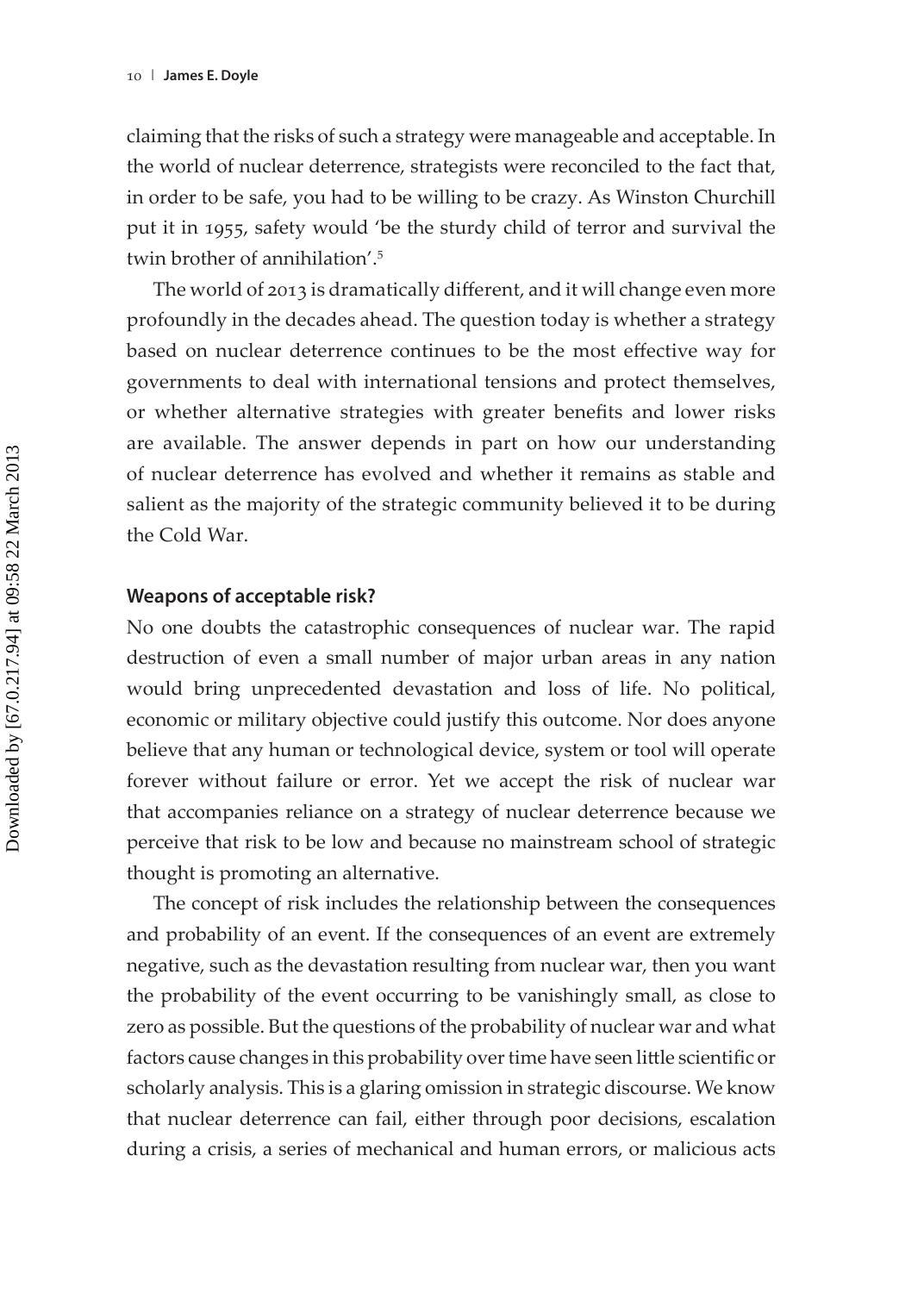that lead to inadvertent use.<sup>6</sup> It has nearly failed several times, the most famous example being the 1962 Cuban Missile Crisis.

A chain of events leading to nuclear war can emerge even when no political leader believes it is in the interest of the state to initiate war, and both sides act in a manner intended to avoid it. The long list of nuclear accidents, malfunctions, mishaps, false alarms and close calls, often initiated by mechanical and human error, continues to grow. Such incidents include crashes of nuclear-armed aircraft and submarines, warning systems mistaking flocks of geese or reflections of sunlight for enemy missile launches, maintenance crews dropping tools and blowing up missile silos, and the temporary loss or misplacement of nuclear weapons.<sup>7</sup>

In 2002 it was revealed that two episodes during the Cuban Missile Crisis had brought nuclear war much closer than had been previously realised. On 26 October 1962, the destroyer USS *Beale* tracked and dropped small charges (the size of hand grenades) on a Soviet submarine to signal it to surface. Unknown to the US Navy, the submarine was armed with a nuclear torpedo with a 15-kilotonne warhead. Running out of air, the Soviet vessel was surrounded by American warships and desperately needed to surface, but was also considering defending

*The captain ordered the arming of a nuclear torpedo*

itself. The captain ordered the arming of the nuclear torpedo, and the political officer concurred. Fortunately, the submarine brigade commander was also on board; he overruled the captain and defused the threat of a nuclear attack on the American fleet that would have almost surely brought on a nuclear response.

The US military and intelligence services, too, were unaware that Soviet nuclear warheads for tactical missiles had already arrived in Cuba by September 1962. The shorter-range systems were operational by the time President John F. Kennedy was considering military action to destroy the missile bases in October. Based on incomplete knowledge, his military advisers considered the chances low that US conventional attacks on the Cuban missile sites would escalate to nuclear war. But they were unaware that the local Soviet commanders of the tactical-missile bases had been given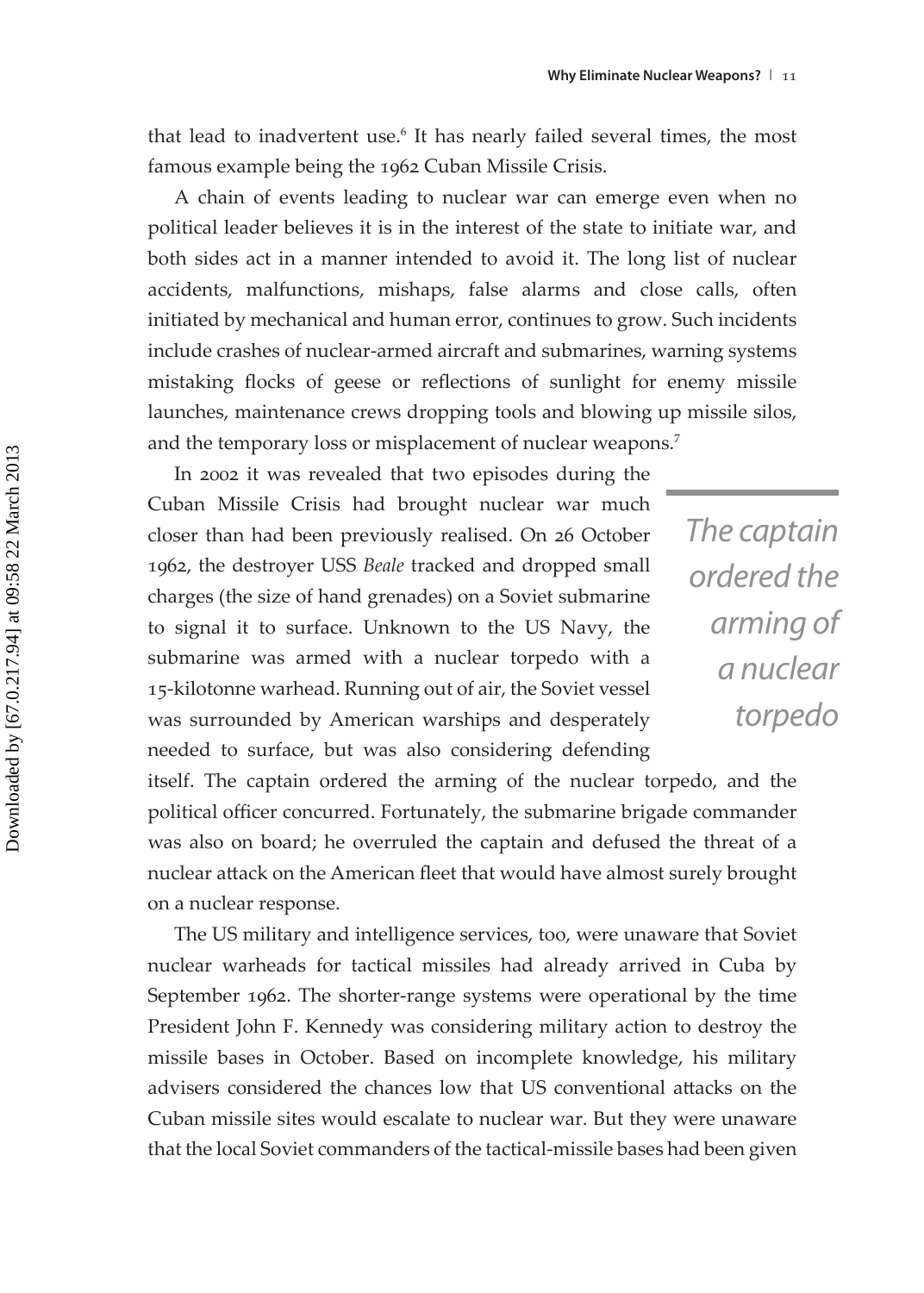the authority to launch their missiles if attacked. If US air-strikes had been ordered, as several high-ranking military leaders recommended, it is very likely that a nuclear exchange would have followed, potentially escalating to direct attacks on US and Soviet cities.

The risk of deterrence failure remains significant. Nuclear deterrence is a complex, tightly coupled system. It is vulnerable to the unpredictable and uncontrollable nature of human error, mechanical failure and accident.<sup>8</sup> If it fails, as nearly all such systems eventually do, it is likely to fail catastrophically and cause unprecedented human suffering. The American public (and the citizens of other nuclear-armed states) should demand that their governments conduct probabilistic risk assessments of scenarios that could result in the use of nuclear weapons.<sup>9</sup> The nuclear, chemical, health and transportation industries are required to use this science to justify the safety of many actions and products and demonstrate that risks have been systematically identified and accounted for. Why should we demand less of the institutions we trust with our defence? Without an attempt to determine the probability of deterrence failure under variety of postulated scenarios, it is impossible to conduct a rational risk–benefit assessment of maintaining nuclear deterrence as a key element of national-security strategy.

#### **Weapons of peace and strength?**

Following the use of nuclear weapons against Japan, and in the absence of nuclear war between nuclear-armed nations, a powerful belief in the strategic benefits of nuclear weapons emerged. A central pillar of this belief was the assumption and assertion by most observers in the West that the US atomic bombings were the decisive factor in Japan's decision to surrender. This allowed the claim that the use of atomic weapons actually saved tens, if not hundreds, of thousands of American and Japanese lives by ending the war without the need to invade the Japanese Home Islands. Supporters of nuclear deterrence also claim that it has proved to be one of the most effective tools ever devised to avoid warfare between major states.<sup>10</sup> This belief is understandable, given the frequency of conventional war prior to the development of nuclear weapons and the relative absence of direct warfare between major powers after they acquired nuclear arms. The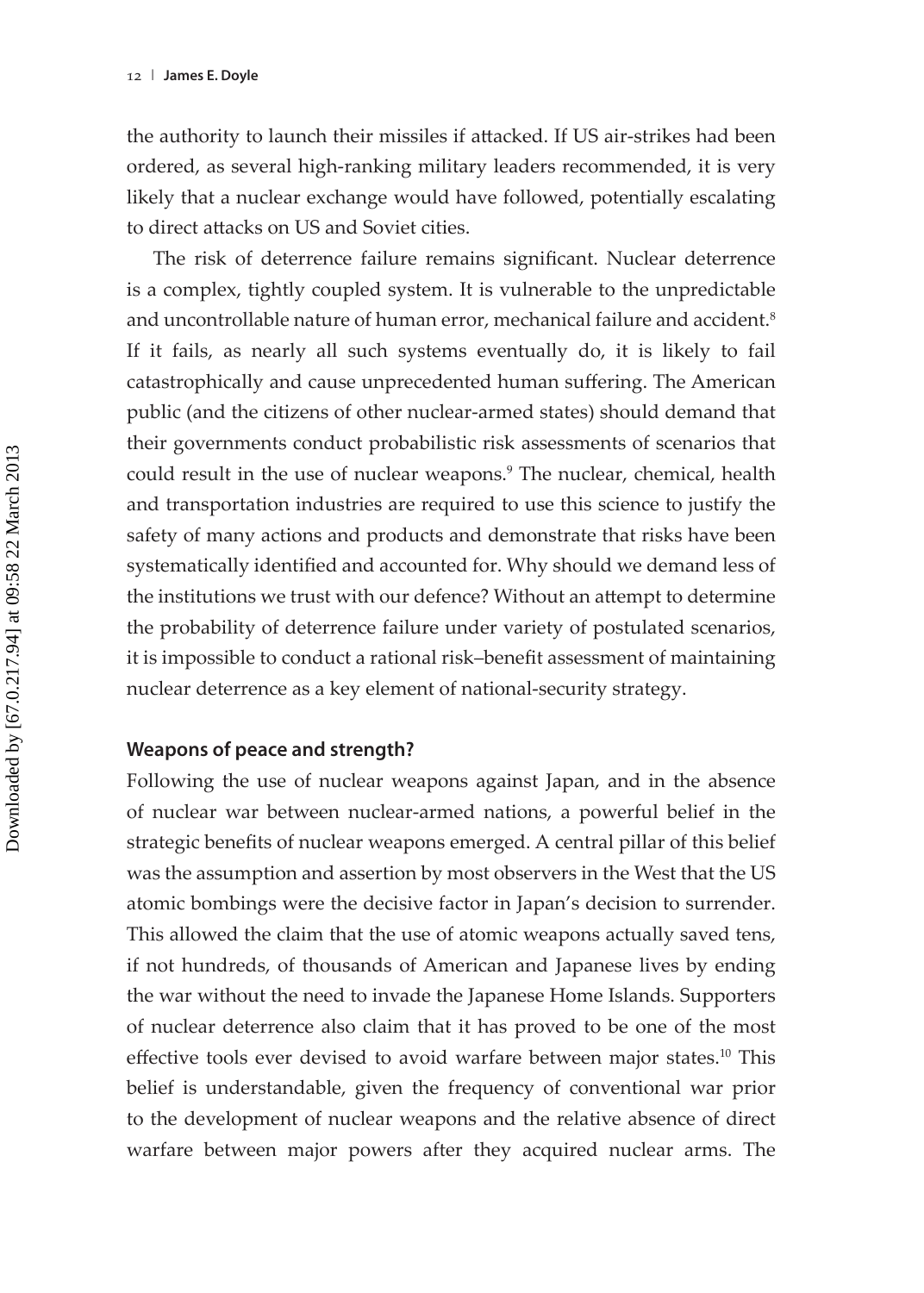national-security elite of many nations has embraced these two views, that nuclear weapons can be decisive in conflict and can prevent conflict from occurring. Indeed, they have become canons of strategic thought, though curiously much more so among civilian defence experts than among military professionals who might be called on to the use the weapons.

Recent scholarship has challenged both the logic and historical accuracy of arguments supporting the efficacy of nuclear weapons in the war against Japan and the view that nuclear deterrence is the leading cause of the absence of great-power war since  $1945$ .<sup>11</sup> For example, there is an emerging view among historians that the entry of the Soviet Union into the Pacific War on 9 August 1945 was more decisive in Japan's decision to surrender than the threat of further atomic bombings. Japan was already largely defeated and lacked the armed strength or industrial capacity to fight a two-front war. The conventional bombing of Japanese cities had inflicted similar or greater devastation than the atomic bombs but had failed to prompt surrender. Moreover, careful analysis of the correspondence and behaviour of the Japanese leadership reveals a stronger reaction to the Soviet declaration than to the atomic bombings.<sup>12</sup>

Nor did nuclear weapons end interstate conflict, even between nuclear powers. The specific causes of the absence of major war on the European continent or between the United States and the Soviet Union from 1949 to 1991 cannot be known. But a disciplined thought experiment into the most likely causes of this relative calm would seek evidence that there was indeed an intent to use military force on the part of a state facing a nuclear power and that leaders failed to employ force because of their fear of nuclear war. Such evidence is scarce, especially outside the context of crises generated by accidents and misperceptions between great powers, which continued despite the presence of nuclear weapons. Moreover, during those crises the existence of nuclear weapons escalated the level of tension and put decisionmakers in situations where the probability of miscalculation and human error was increased. This raises the possibility that the traditional view of nuclear deterrence as a crisis stabiliser may be incorrect.

Another approach to investigating the role that nuclear weapons may have played in the Cold War calm would be to control for other plausible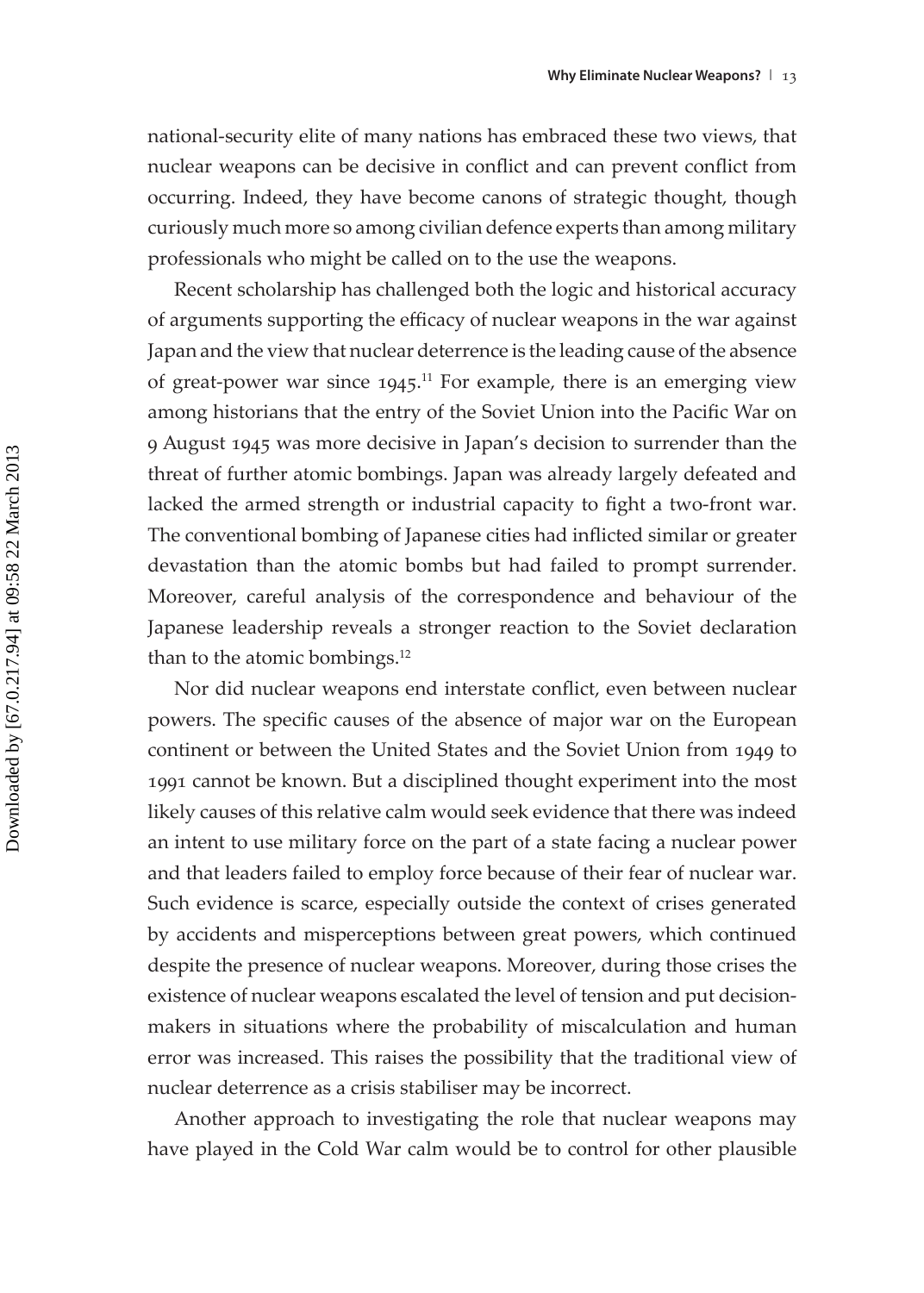explanations of war-avoidance during the period. Could a lack of intent to use military force for less than vital national objectives be a significant cause of the peace? How about an aversion to the devastating consequences of major conventional war by leaders and citizens, many of whom had experienced it twice in their lifetimes?<sup>13</sup> Finally, can one dismiss completely the notions that major war became less likely as a result of shifts in the political orientation of national governments, growing economic and cultural interdependence, or advances in information, life-sciences and environmental technology? Certainly it is plausible that regional security alliances, ongoing East–West security dialogues and the evolution of European integration played a role in avoiding a third world war.<sup>14</sup> These alternative explanations have not been exhaustively explored and they cannot be dismissed. That Western scholars and strategists since the Cold War have largely neglected them is unfortunate. This is not to say that nuclear weapons played no role in keeping the peace, but it is reasonable to conclude that the absence of major war between states during this period had multiple causes and it is possible that nuclear weapons played only a minor role. Yet no thorough, peerreviewed scholarly effort has been conducted which attempts to assign and defend accurate weights or degrees of influence that the various causes may have played in the historical outcome.

It is clearly unreasonable to assert that evidence supports the claim that nuclear deterrence was the major cause of war-avoidance. This assertion is a belief, unsupported by anything approaching a strong, clear body of historically documented evidence. In fact, there is little reason to claim that the long peace since the Second World War is any more likely a blessing of the nuclear age than the logical conclusion of a substantial historical process, and one for which, contrary to proponents of nuclear deterrence, there are earlier precedents. Some scholars challenge even the view that the post-war peace is a true historical anomaly that needs any special explanation.<sup>15</sup> The problem with the strength of the belief that nuclear deterrence caused the so-called long peace is that it biases strategic thinking in a way that increases faith in the value of nuclear weapons without firm evidence. This perception of high value increases tolerance for the risks of nuclear deterrence.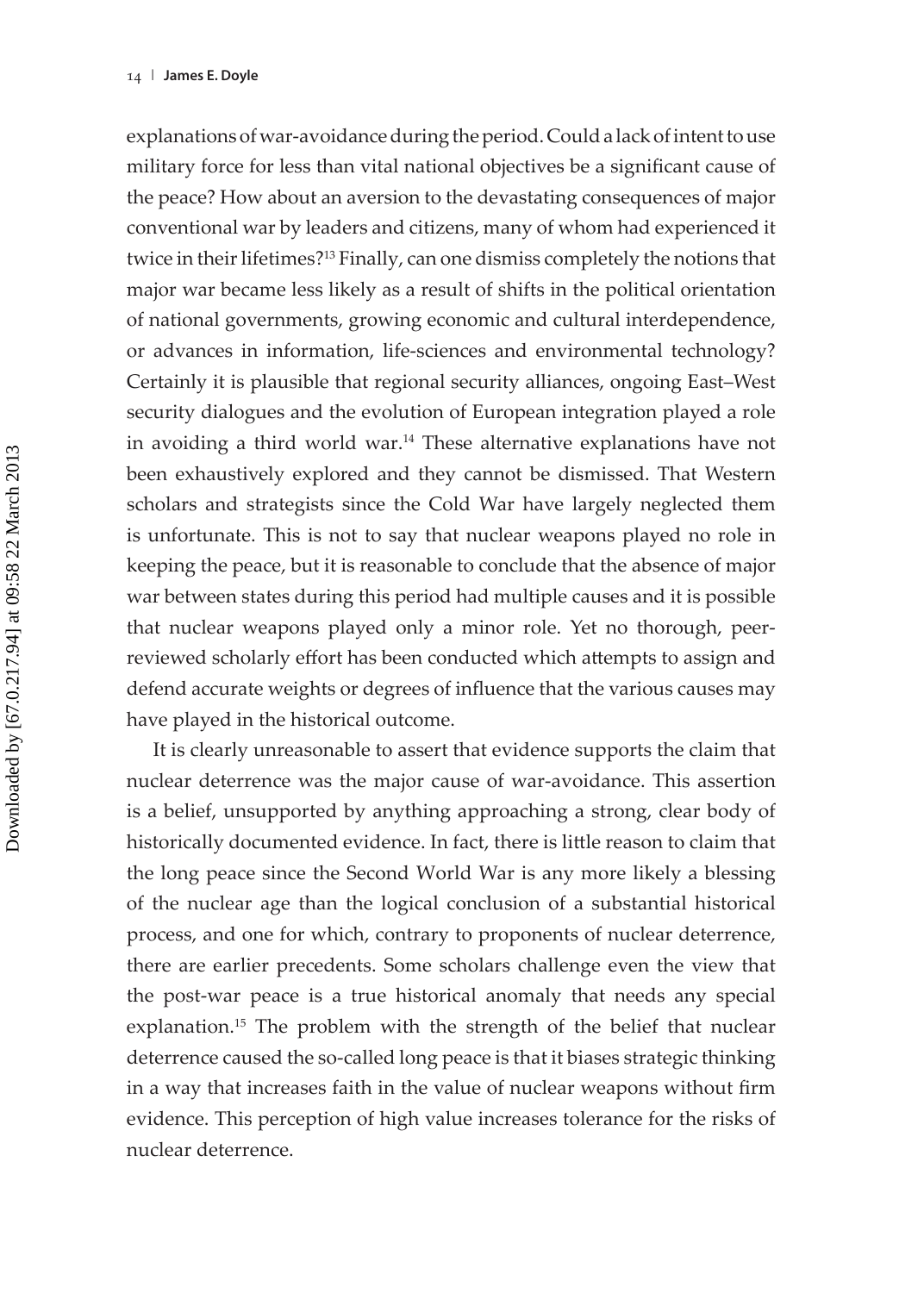The historical evidence that has emerged since the end of the Cold War further weakens the argument that nuclear deterrence was the leading cause of peace. After studying the Soviet Union's political and military archives and interviewing members of the General Staff, scholars have learned that there was never any intent on the part of the Soviet Union to invade Western Europe or attack the United States. Despite the fact that conventional wisdom in the West claimed that the Soviets were working on a nuclear force posture that would enable them to win a nuclear war, the Soviet military leadership actually considered victory to be unattainable

in any meaningful sense. According to first-hand interviews conducted after 1991, the Soviet General Staff understood the devastation that would result from a nuclear war and therefore did not develop a working definition of victory.<sup>16</sup> Ironically, but not unsurprisingly, the Soviets perceived the United States to be preparing for a first strike. This predominance of worst-case mirror-imaging, with both sides assuming the other believed it could win,

*There was never any intent to invade Western Europe*

and was therefore likely to start a nuclear war, challenges the claim that nuclear weapons tend to improve communication between adversaries. In the US–Soviet case, it appears that just the opposite was true. Rather than contributing to war-avoidance, it appears that the strategy of nuclear deterrence was largely irrelevant to deterring a major US–Soviet or NATO– Soviet war. Neither side ever saw an advantage in initiating such a conflict in the first place.<sup>17</sup>

In addition to the uncertain contribution made by nuclear weapons to the absence of direct US–Soviet warfare during the Cold War, it is clear they have played a negligible role in the absence of conflict between Russia and the United States for the past 20 years. That peace is much more satisfactorily explained by the lack of fundamental political and ideological conflict and the development of a much greater range of mutual interests between the former adversaries. The low remaining risk of nuclear war between Russia and the United States is due far less to their nuclear deterrent relationship than it is to the inherent dangers of their continued deployment and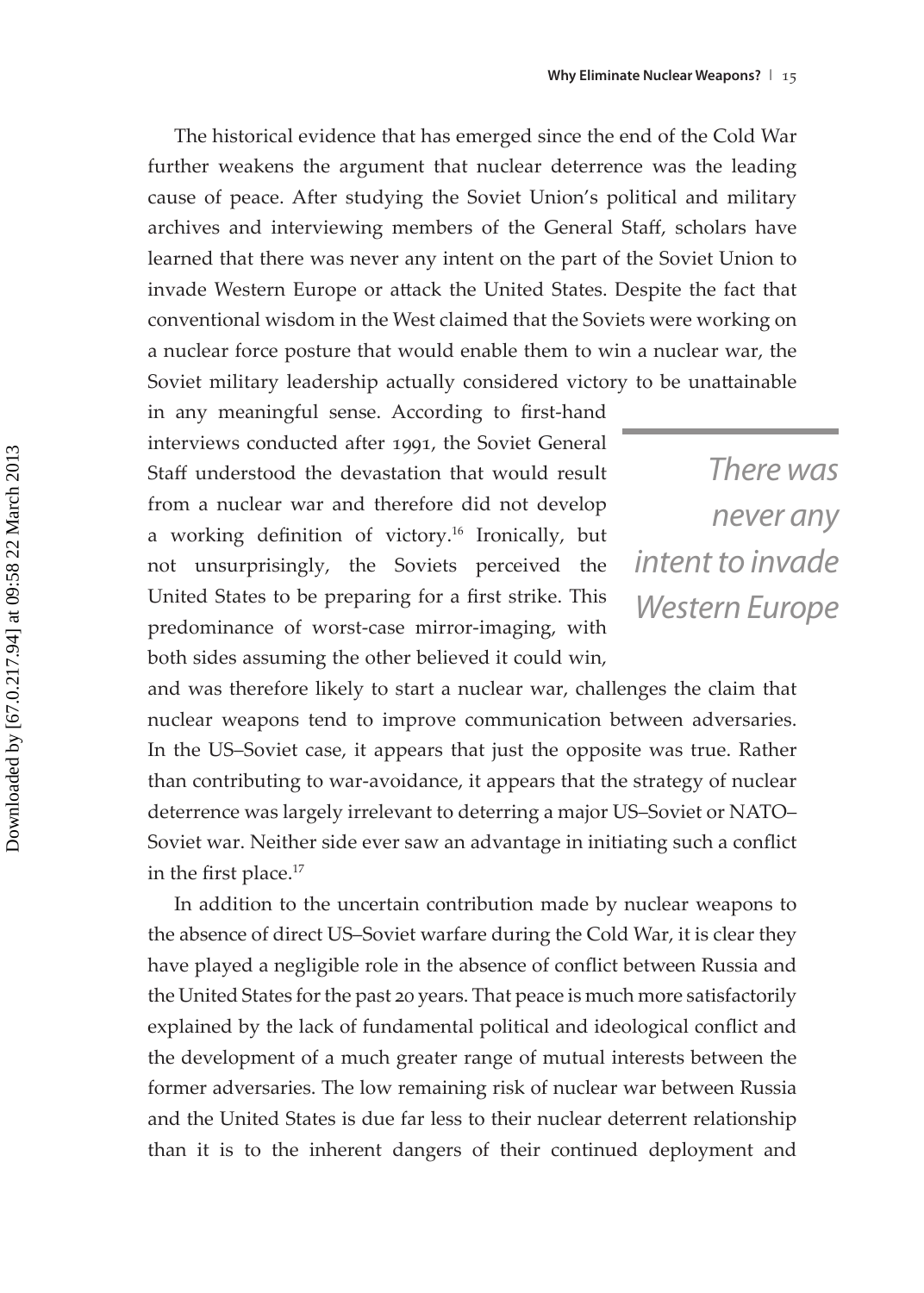operation of alert nuclear forces that are susceptible to accident, theft or inadvertent or unauthorised use.

The contribution that nuclear weapons make today to deterring the most likely threats to the security of the United States and its allies is also dubious. America exists in a world where none of the other states possessing nuclear arms (with the possible exception of North Korea, the strength of whose rudimentary nuclear-weapons capabilities remains unknown) has state goals or conducts a foreign policy fundamentally hostile to the interests of the United States. Today, a terrorist attack is thought to be much more likely than an attack by another state. US nuclear weapons do not deter terrorist attacks. Al-Qaeda has attacked the United States, Great Britain, Pakistan, several NATO countries, and Israeli citizens and interests. Russia has also suffered terror attacks. All these states possess nuclear arms or are in alliance with nuclear powers.

The existence of nuclear weapons in the age of global terrorism creates a very real security liability for all states. The key uncertainty in the current security environment is not whether nations will be attacked by terrorists and non-state actors but whether such actors will acquire the means to move from conventional to nuclear explosives, making their inevitable attacks of much greater consequence. To prevent nuclear attack by terrorists and substate actors, states must successfully devise a strategy of denying them the ability to acquire nuclear weapons. Current strategic trends run counter to this objective. More nuclear-weapons materials are being produced, more knowledge relevant to the construction of nuclear weapons is being dispersed, and terrorist organisations are becoming more interested in acquiring nuclear capabilities.

The priorities and requirements of this approach are vastly different from a nuclear deterrent strategy. Such a strategy of denial places priority on achieving absolute minimal stockpiles of nuclear weapons and materials throughout the world and preventing their spread to other states, because that spread increases the likelihood that terrorists could acquire them. A denial strategy also emphasises the need for the most effective security possible for the nuclear weapons and nuclear materials that do exist. But perfect security for such items can never be achieved. In September 2007, for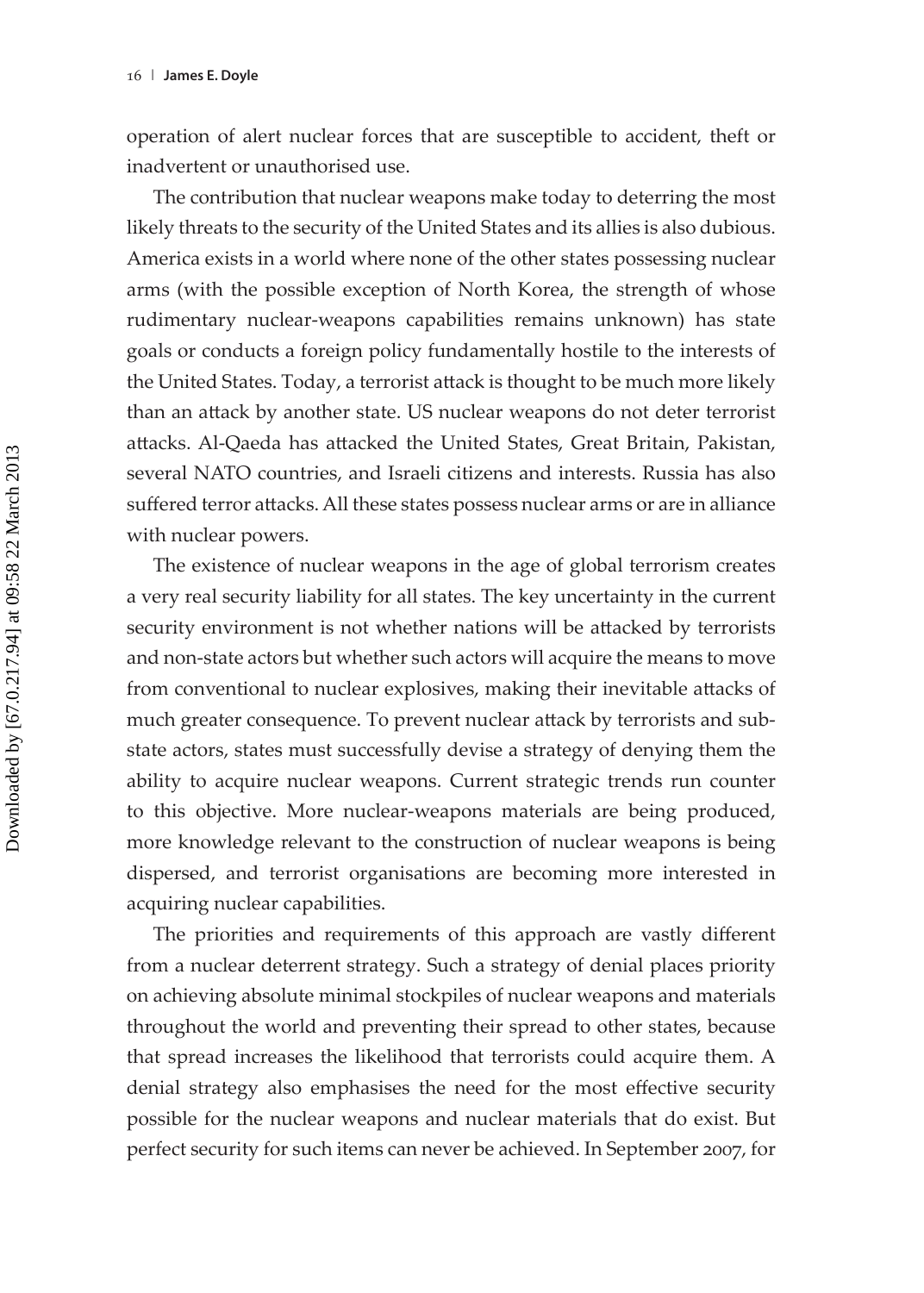example, six cruise missiles armed with nuclear warheads were mistakenly carried on a B-52 strategic bomber from North Dakota to Louisiana, where they sat on a runway for hours without proper security because no one knew they were there.<sup>18</sup> Such incidents highlight the fact that the ultimate objective of a denial strategy is the elimination of all nuclear weapons and weapons-grade fissile materials so that there are none that could fall into terrorist hands. In seeking a world free of nuclear weapons, Obama is also seeking the security of a world with a drastically lower risk of nuclear terrorism.

#### **Weapons of caution and stability?**

Another claim made by advocates of nuclear deterrence is that it induces caution during crises, makes leaders more risk-adverse and more hesitant to take military action, and allows the resolution of crises before they escalate

into major military exchanges.<sup>19</sup> This is perhaps the hope Churchill had in mind when he said 'safety will be the sturdy child of terror'. Belief in the ability of nuclear weapons to ameliorate historical shortcomings in the war-avoidance skills of national leaders grew during the Cold War as no major war broke out and several US– Soviet crises passed without the use of such weapons.

*Khrushchev's decision was reckless*

This was accepted as evidence of the benefits of nuclear deterrence.

But explanations of war-avoidance during these episodes based on post-Cold War historical research, including first-hand interviews with participants, have little to do with the theoretical operation of nuclear deterrence and much more to do with luck and personal judgement. Former Secretary of Defense Robert McNamara noted that the decision-making process in Washington, as well as in Moscow and Havana, during the Cuban Missile Crisis was characterised by 'misinformation, miscalculation, and misjudgment'.<sup>20</sup>

Soviet Premier Nikita Khrushchev's decision to send to Cuba nuclear missiles that could strike the United States was a reckless, high-risk action, the sort of thing nuclear-deterrence theory predicts would be avoided. The Soviet Union knew by 1961 that the United States considered the Castro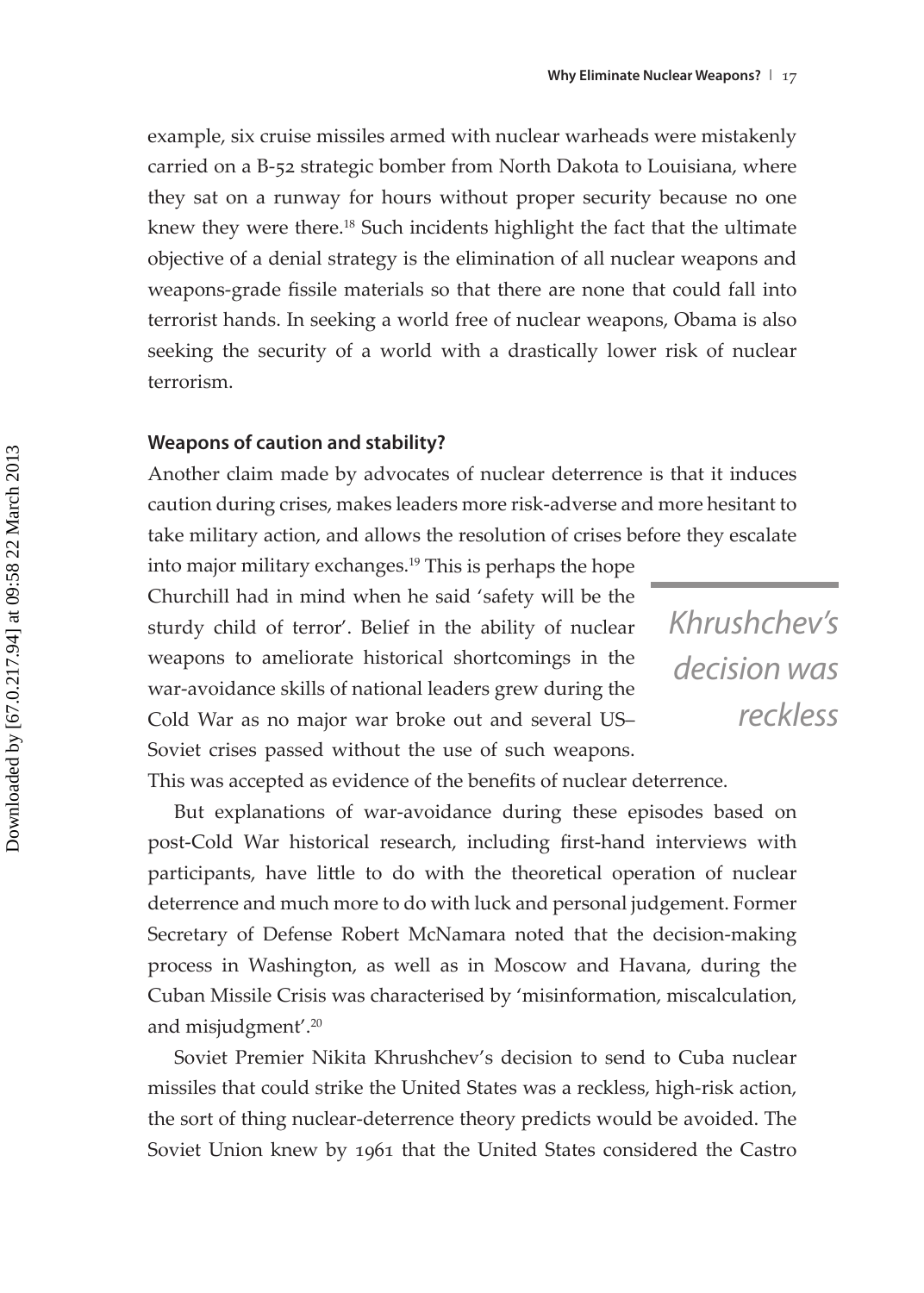revolution to be a threat to US security and was willing to use military force to support counter-revolution. Moscow had also been informed by the United States that any Soviet transfer of offensive weaponry to Cuba would be opposed. Despite this, Khrushchev and his foreign minister, defence minister and commander of the Strategic Rocket Forces (all of whom understood the potential for nuclear war and its consequences) decided to offer nuclear missiles to Cuba.<sup>21</sup> Adding to the risk of this decision was the manner in which it was implemented. Offensive missiles and 162 nuclear warheads were secretly transported to the island beginning in July 1962. Following growing concern about the intensifying Soviet–Cuban military relationship and the discovery of evidence that nuclear missiles might be headed to Cuba, US Attorney General Robert Kennedy met with Soviet Ambassador Anatoly Dobrynin in Washington on 4 September. Dobrynin told Kennedy that he was instructed by Khrushchev to assure the US side that no surface-to-surface or offensive missiles would be placed in Cuba. The same day President Kennedy made a public statement that 'the gravest of issues would arise' if any offensive missiles were installed in Cuba. Three days later Dobrynin repeated to US Ambassador Adlai Stevenson the Soviet pledge that no offensive weapons were being sent to Cuba. Soviet leaders had to know that their attempted deception of individuals directly involved in crisis decision-making would further raise the stakes and narrow the room for potential negotiation. The discovery of the deception was sure to add anger and personal betrayal to the atmosphere of objective crisis, making compromise or movement towards re-establishing even the slimmest element of mutual trust more difficult.

Examples of Cold War misjudgement, misperception and poor communication are not limited to the Soviet side and did not stop after the Cuban Missile Crisis. In November 1983, US leadership and intelligence services failed to grasp the true extent of Soviet anxiety regarding events surrounding a NATO command exercise code-named *Able Archer*. The Soviet Union began preparations for a nuclear attack on the United States because its leaders believed they had persuasive indications that Washington was on the verge of launching a surprise nuclear attack against them. The clearest evidence of the failure of the US side to realise how genuinely alarmed the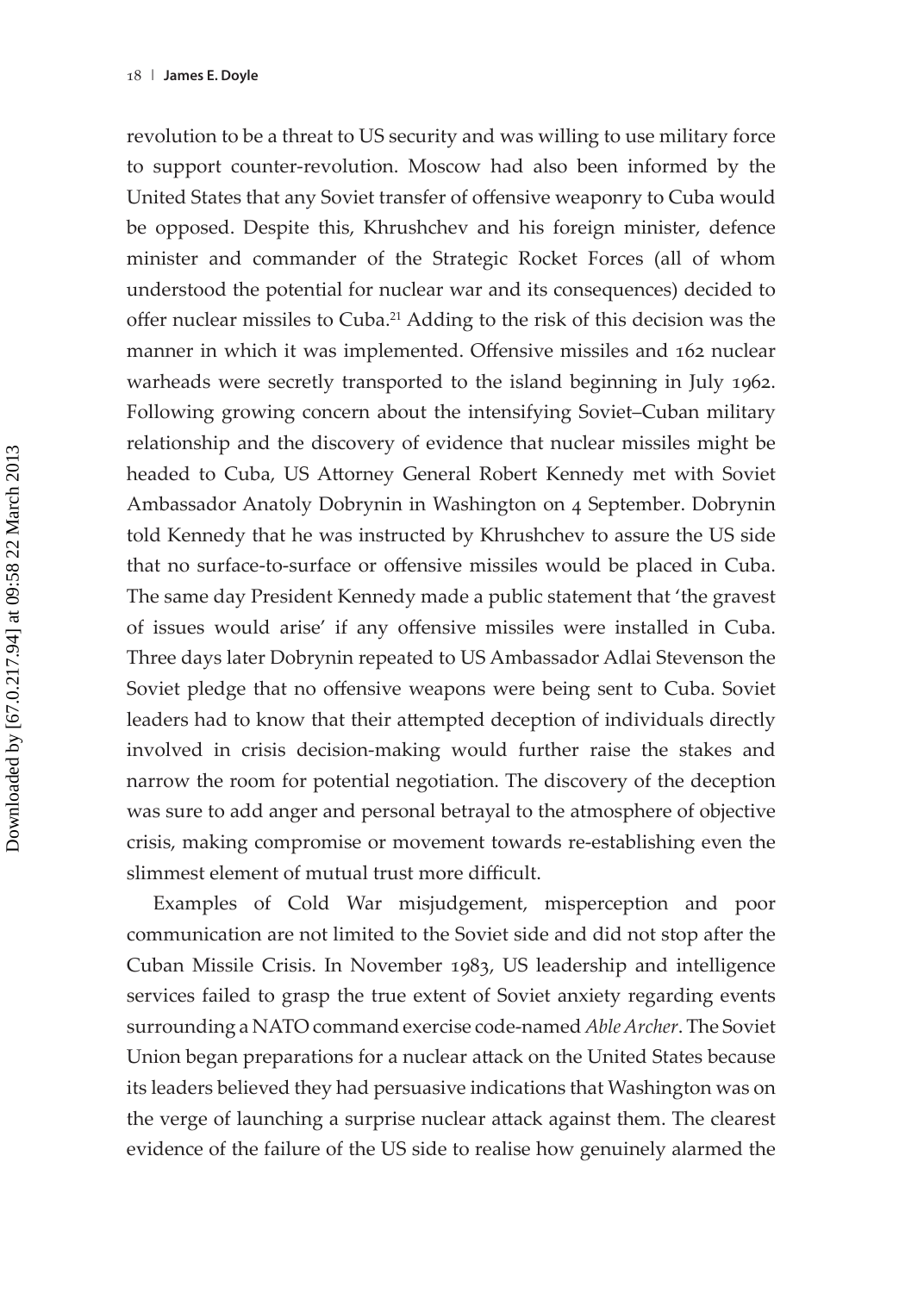Soviets were regarding the possibility of a US–NATO first strike was the decision to add new features to the annual *Able Archer* exercise in November 1983, including participation of the US president and vice president and simulated communications with the UK and NATO command in a practice drill that took NATO forces through a full-scale simulated release of nuclear weapons against the Soviets.

According to US intelligence sources, on the night of 8 or 9 November KGB headquarters sent a flash cable to its intelligence officers in Western Europe advising them, incorrectly, that US forces in Europe had gone on alert and that troops at some bases were being mobilised. The cable speculated that the alert might be the beginning of a countdown to a surprise nuclear attack. According to Soviet and CIA sources, Soviet nuclear-capable aircraft in Poland and East Germany were placed on high alert status in response. In the following days the Soviets realised that there had been no actual alert of NATO forces, but they remained deeply concerned about US intentions and America's potential to deliberately initiate a major war.

Deterrence theory claims that the fear of nuclear devastation motivates military planners and political leaders to exercise caution and seek an accurate understanding of a nuclear rival's intentions. The events surrounding *Able Archer* clearly cast doubt on this claim. The United States and its NATO allies either misperceived the Soviet sense of insecurity or deliberately ignored it. Had they been aware of Soviet fears and eager to moderate them, it is doubtful that some of the more alarming features such as the nuclear release drill would have been included in *Able Archer 83*.

#### **Underappreciated risks and costs**

It appears that the war scare that culminated with *Able Archer 83* was a case of mutual intelligence failure and leadership misperception, shortcomings that remain all too frequent in the post-Cold War era. The fact that it happened 33 years after the beginning of a nuclear deterrent relationship between the United States and Soviet Union and brought the chance of nuclear war closer than at any time since the Cuban Missile Crisis is evidence against the so-called benefits of nuclear deterrence on national decision-making. What if there are no such benefits? What if nuclear-armed nations are just as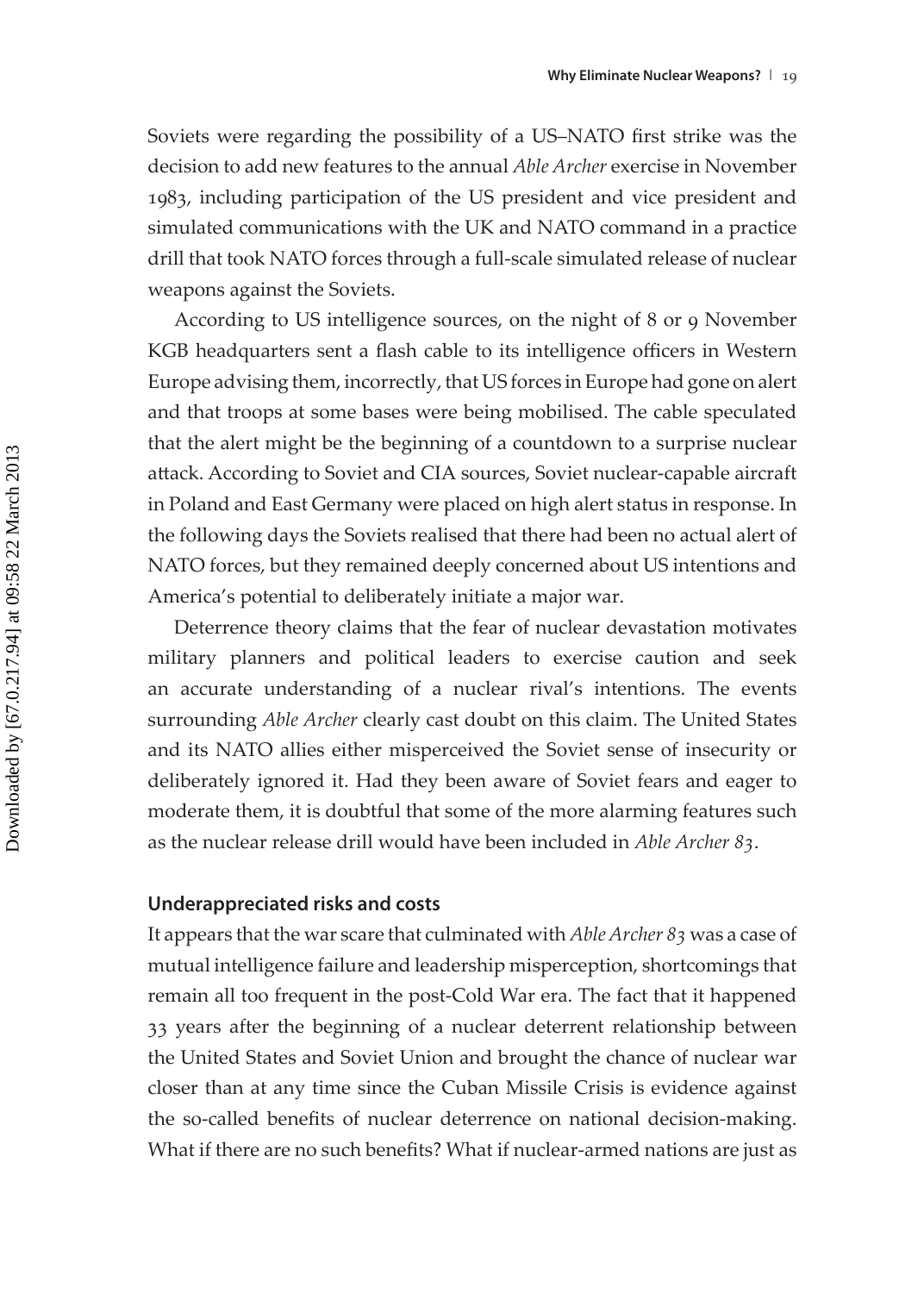prone to stumbling into war or choosing to use military force as they were prior to the acquisition of nuclear weapons? The fundamental difference then would be the magnitude of risk carried by states that choose to rely on nuclear deterrence. If deterrence fails, millions, or even hundreds of millions of civilians can be killed in less than a day. Without nuclear weapons the consequences of military conflict, even between great powers, would not be nearly as severe. Sustained use of conventional weapons can be devastating, and nuclear weapons could eventually be reconstituted and used, but the time needed for either to happen at least presents an opportunity to end hostilities before cities are destroyed.

Nuclear weapons also inhibit the development of positive relations between former rivals, as the unsteady progress in the development of positive US–Russian relations since the end of the Cold War demonstrates.

# *The force is too big*

How deeply can two nations engage as partners while still proclaiming the capability and willingness to destroy one another, just in case? To be sure, sources of tension other than opposing nuclear forces exist in the US–Russian relationship, but fundamental change would be needed in the area of nuclear strategy before a true partnership could

be established. In the years ahead, the value of a true security partnership with Russia and China for both the United States and Europe is likely to be very high indeed.

Current US nuclear posture with respect to Russia seems to be completely out of step with declared policy. In 1994, Russia and the United States reached a bilateral de-targeting agreement which stated that 'for the first time since the dawn of the nuclear age – Russia and United States will not operate nuclear forces, day-to-day, in a manner that presumes they are adversaries'.<sup>22</sup> But if Russia is not presumed to be a potential adversary, three fundamental features of the current US nuclear force structure and operating posture make little sense.

Firstly, the force is too big. Without the need to target Russia's strategic forces there simply are not enough plausible aim-points in the world for US nuclear weapons that would require 1,500–2,000 operationally deployed warheads. For example, in an extreme crisis, perhaps 50–100 nuclear weapons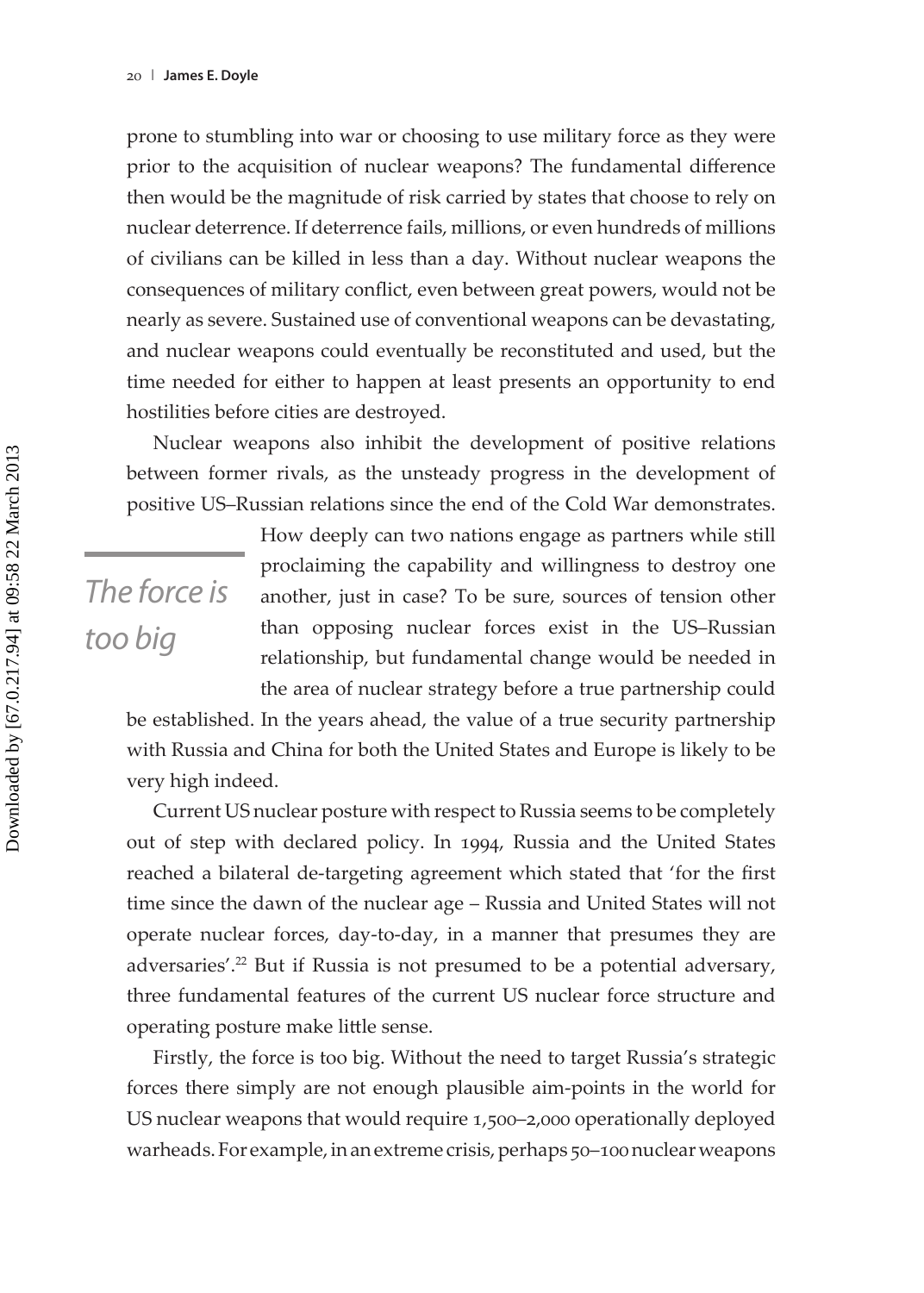at most would be needed to threaten devastation on Iran, North Korea or China. Only Russia's large and dispersed nuclear force has historically justified US forces totalling thousands of nuclear weapons. Secondly, there would be no need for alerted weapons. No country other than Russia has the capability to pre-empt the launch of US forces by destroying a significant portion of them on the ground. Thirdly, US nuclear weapons would not need the operational capability (in terms of accuracy and destructive yield) to limit damage to the United States by destroying Russian nuclear weapons at their protected bases before they could be launched.

The inability of the United States and Russia to make more rapid progress on reducing nuclear weapons and increasing transparency regarding the roles and missions of remaining weapons has created a source of continued misperception and mistrust. America's maintenance of large alerted nuclear forces, even as it develops strategic missile defences, naturally leads Russia to question America's strategic intentions. Russia's retention of thousands of older non-strategic nuclear weapons raises similar suspicions among the NATO Allies. Given the generally positive nature of the US–Russian relationship, the continued competitive mutual nuclear entanglement hinders the development of truly normalised relations. For example, there is no compelling reason why US and Russian nuclear forces could not be safely decoupled, with each nation building down to their own strategic comfort level. The resulting asymmetries need not create instability as long as the political relationship remains positive.

The problem is that much of the US strategic community continues to perceive Russia as a potential adversary, despite pronouncements to the contrary. This limits their willingness to reduce US nuclear counterforce or damaging-limitation capabilities vis-à-vis Russian strategic forces and causes them to advocate the maintenance of numerically large US forces capable of prompt attacks. Those who support the maintenance of large, accurate, prompt-use nuclear forces claim that they are necessary as a hedge against the possibility of a resurgent hostile Russia. However, recent studies by the Department of Defense conclude that, even if Russia did turn adversarial and increase its nuclear forces in excess of US totals, the survivable capabilities of US forces would continue to provide the ability to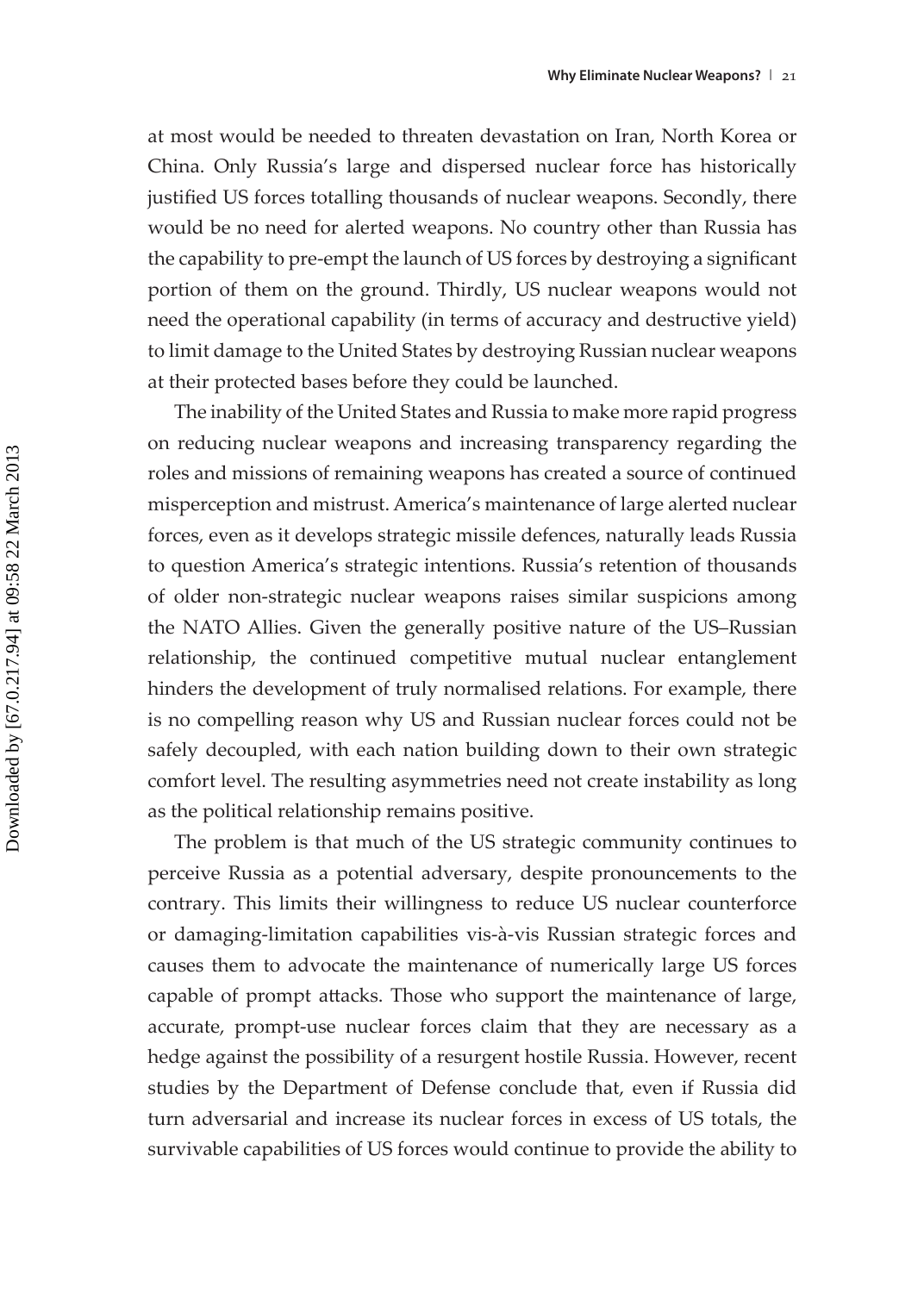answer a Russian attack with a devastating response.<sup>23</sup> The Pentagon's new national security strategy document asserts that the United States can meet all its deterrent goals with respect to the full range of potential adversaries with a smaller nuclear arsenal than it now possesses.<sup>24</sup>

The continued reliance on large nuclear forces and Cold War-style nuclear deterrence has many costs. There is the cost in terms of hindering positive development of relations with Russia and China. The very risk of deterrence failure and the accompanying constant fear of annihilation impose an immeasurable psychological cost. If deterrence does fail, the resulting human suffering could be unparalleled. There is also a cost to efforts to prevent the spread of nuclear weapons to additional states and non-state actors. Embracing nuclear deterrence encourages proliferation. By concluding that the threat of nuclear use can help states manage a variety of threats to national security and stability, proponents of nuclear deterrence invite other states to seek nuclear weapons to secure similar purported benefits.

Finally, there is the large financial cost of a nuclear deterrent. Maintaining its current arsenal of over 10,000 nuclear warheads costs the United States approximately \$31 billion annually. By comparison, the combined US international diplomacy and foreign assistance budget is approximately \$39bn per year.<sup>25</sup> Current plans call for the modernisation of US nuclear weapons manufacturing infrastructure and the construction of a new generation of nuclear missiles, bombers and submarines. This will cost hundreds of billions of dollars over the next 20 years. In a prolonged era of fiscal constraint, and with the benefits of nuclear weapons uncertain, this level of expenditure is unjustifiable. But perhaps the greatest cost of continued reliance by most nuclear-armed states on a strategy of nuclear deterrence is that it mischaracterises the sources of danger in today's world and distracts decision-makers from adequately preparing for the most likely future threats.

#### **Strategic oldthink**

In the realist tradition of international relations theory, all nations are independent actors trying to maximise their power and security in an anarchical world.<sup>26</sup> Nations initiate armed conflict as a means to advance or protect their interests because they calculate the benefits of using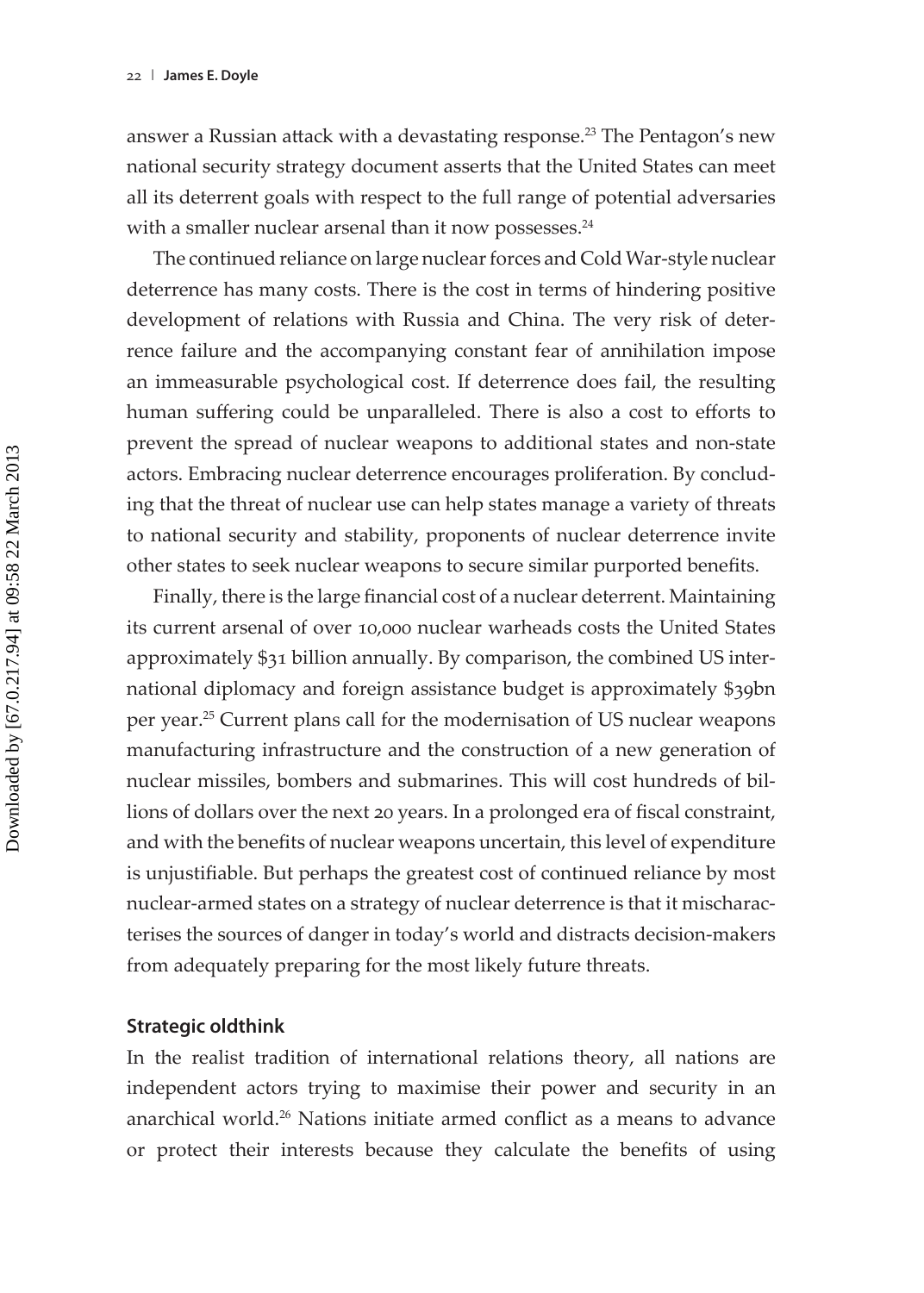military force outweigh the risks of doing nothing in a competitive system. Proponents of nuclear deterrence argue that nuclear weapons changed the dynamics of this system by raising the stakes and uncertainties of using military force, making it less likely.<sup>27</sup>

There are many problems with this view. Firstly, states possessing nuclear weapons have continued to use military force in situations that could have led them into conflict with other nuclear-armed nations. Nuclear weapons did not deter NATO from using force in Kosovo in the late 1990s or Russian military action in Georgia in 2008. Moreover, states without nuclear weapons have even attacked those who possess them, an outcome that flies in the face of the claims of deterrence proponents. Nuclear weapons did not deter Egypt and Syria from attacking Israel in 1973, Argentina from attacking British territory in the 1982 Falklands War or Iraq from attacking Israel during the 1991 Gulf War.

Secondly, the theory of nuclear deterrence says little about how the roles of nuclear weapons might change in an ever-evolving international system. The nature of threats to individual nations and the stability of the international system have changed dramatically since the introduction of nuclear weapons. Examples of fundamental change include the end of the Cold War and the emergence of large-scale transnational

*Such a strategy is futile*

terrorism. Another, more important change is the increased degree of international security interdependence.

This increased interdependence is clear in the field of economics, but it has also been highlighted by advances in our scientific understanding of the interaction between the Earth's natural systems and the patterns of modern civilisation. Nothing demonstrates this more clearly than our understanding of environmental science. A nation concerned about the economic, publichealth and security consequences of atmospheric pollution, climate change, sea-level rise and diminishing supplies of fresh water can implement laws and policies that drastically reduce its pollution of air and water within its own borders. But such a strategy is futile, because the air above its borders and the water in its rivers and aquifers is well mixed with pollutants from surrounding nations. Only if all nations cooperate to reduce pollution can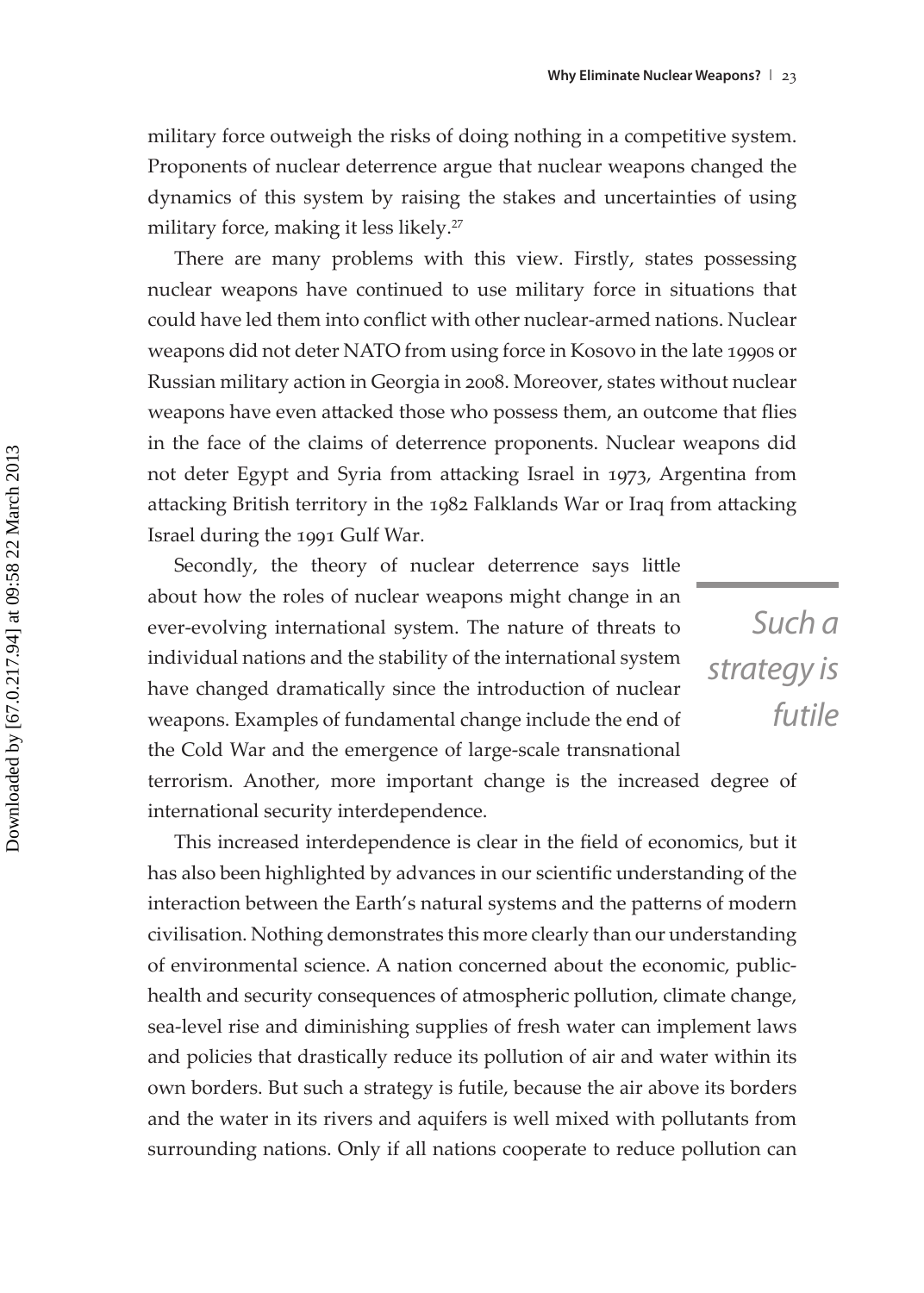any one of them substantially benefit from the effort. The same is true for global disease pandemics and natural disasters. These security threats affect many nations simultaneously and individual national efforts to counter or address them cannot be fully effective.

The interconnectedness of the issues of nuclear deterrence and transnational environmental threats has been demonstrated by two scientists, Alan Robock and Owen Brian Toon, who used computer modelling techniques to simulate the climatic consequences of a regional nuclear exchange between India and Pakistan. Their results show that even with the detonation of nuclear weapons limited to the territories of the two combatants, the smoke and dust raised into the atmosphere by the nuclear explosions would eventually circle the globe, killing crops and temporarily cooling the planet. Robock and Toon project that nearly a billion people would die, the vast majority civilians in nations outside the warring states.<sup>28</sup> The implication of this analysis is that all countries have a direct security interest in preventing nuclear war, anywhere. It would be perfectly reasonable for the US joint chiefs of staff to advise the secretary of defense and White House that in order to protect the security of the US population, the Pentagon must have the ability to forcibly prevent nuclear war between India and Pakistan, or any other two countries. This means that no matter what the reason for the war, or who initiated hostilities, the security of the United States would demand that Indian and Pakistani nuclear weapons be destroyed in flight or preemptively attacked on the ground before they could be detonated and cause a global climatic catastrophe that would kill thousands of Americans.

The US military and much of the broader national-security community have recognised the seriousness of transnational threats such as global climate change. The US Department of Defense, for example, included climate threat as a key pillar of its most recent Quadrennial Defense Review and the CIA has established a Center for the Study of Climate Change. Despite this growing awareness, the response remains inadequate and the mechanisms for effective cooperation on transnational threats remain underdeveloped.<sup>29</sup> If we fail to slow climate change or successfully adapt to its consequences, political and military crises are likely to result.<sup>30</sup> Nuclear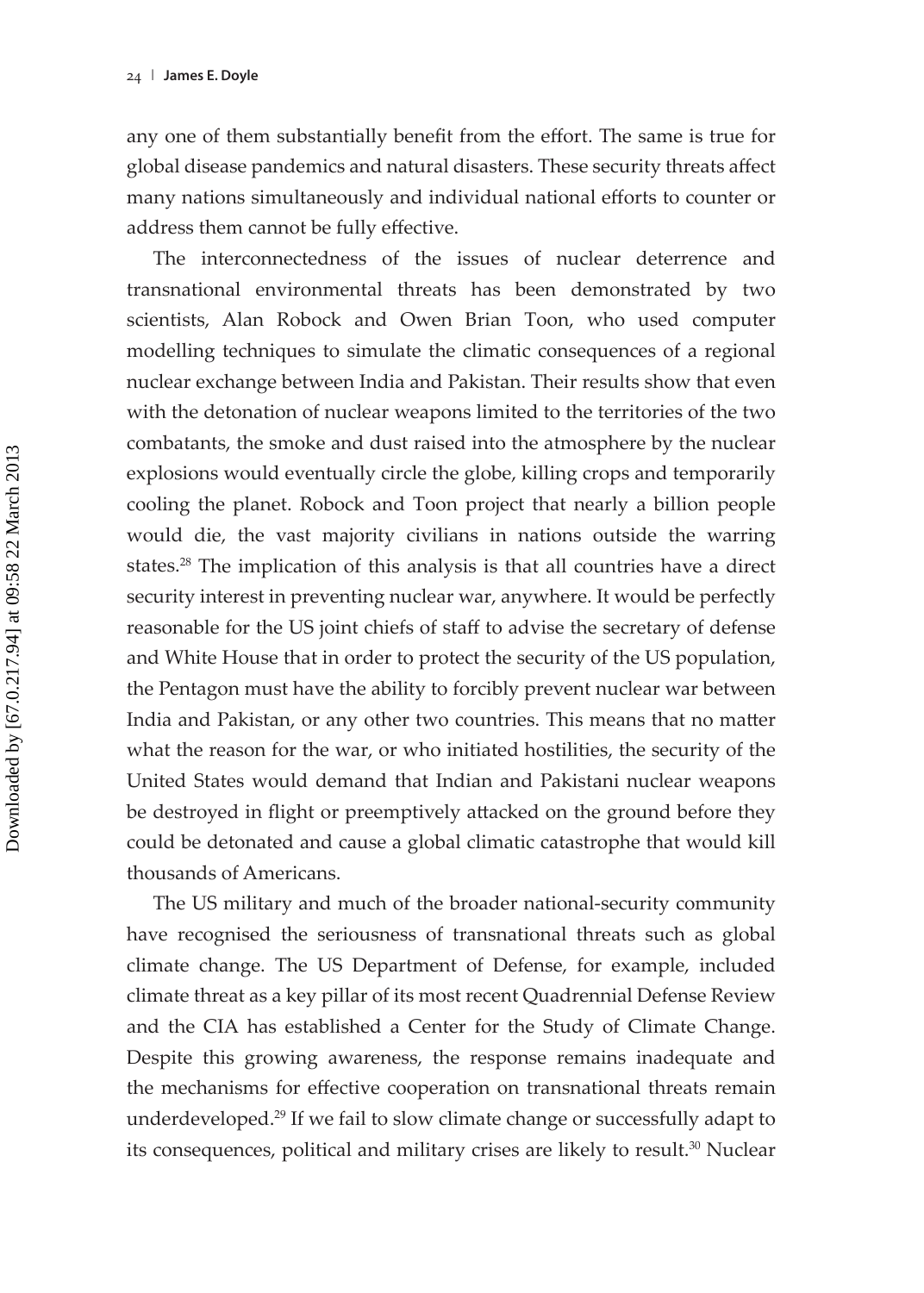deterrence will be meaningless in these crises. Threats to use nuclear weapons will lack credibility because carrying them out would greatly worsen global environmental damage and its consequences for all states, including those who used nuclear weapons in an attempt to defend themselves or defeat their rivals.

#### **A teachable moment**

The destructive power of nuclear weapons can create an opportunity for a teachable moment unique in the history of human civilisation. The universal threat of nuclear war marks civilisation's passage of a major milestone and reveals a fundamental truth of the modern international security environment. Technologically advanced nations have gained and will forever now possess multiple means to destroy one another. The number of nations with these capabilities will inevitably increase as technical knowledge and skill spread across the globe. Nuclear weapons may be only the first example of such a capability. New and more devastating means of human destruction may constantly appear as science and technology advance.

We must learn that the greatest meaning of the nuclear revolution is that every government facing a nuclear-armed rival has been forced to conclude that 'my adversaries' sense of security is now my concern', and integrate that understanding into strategy, force planning and operations.<sup>31</sup> Paradoxically, certain actions that might increase a state's military capability against its rival are in fact contrary to its interests because they could panic that competitor into initiating nuclear war. This need to take the perceptions of an enemy into account and accommodate them for the sake of one's own security is transformative.

The nuclear paradox can help us learn by providing clarity for a valuable new understanding: the nearly instantaneous global reach of nuclear weapons and their widespread proliferation crystallises unlike any other human construction the fact that seeking security from a purely nationalist perspective is ineffective and unscientific. The physical, biological and environmental sciences increasingly reinforce this and tell us that there is no such thing as national security, there is only international or collective security. The alternative is collective insecurity.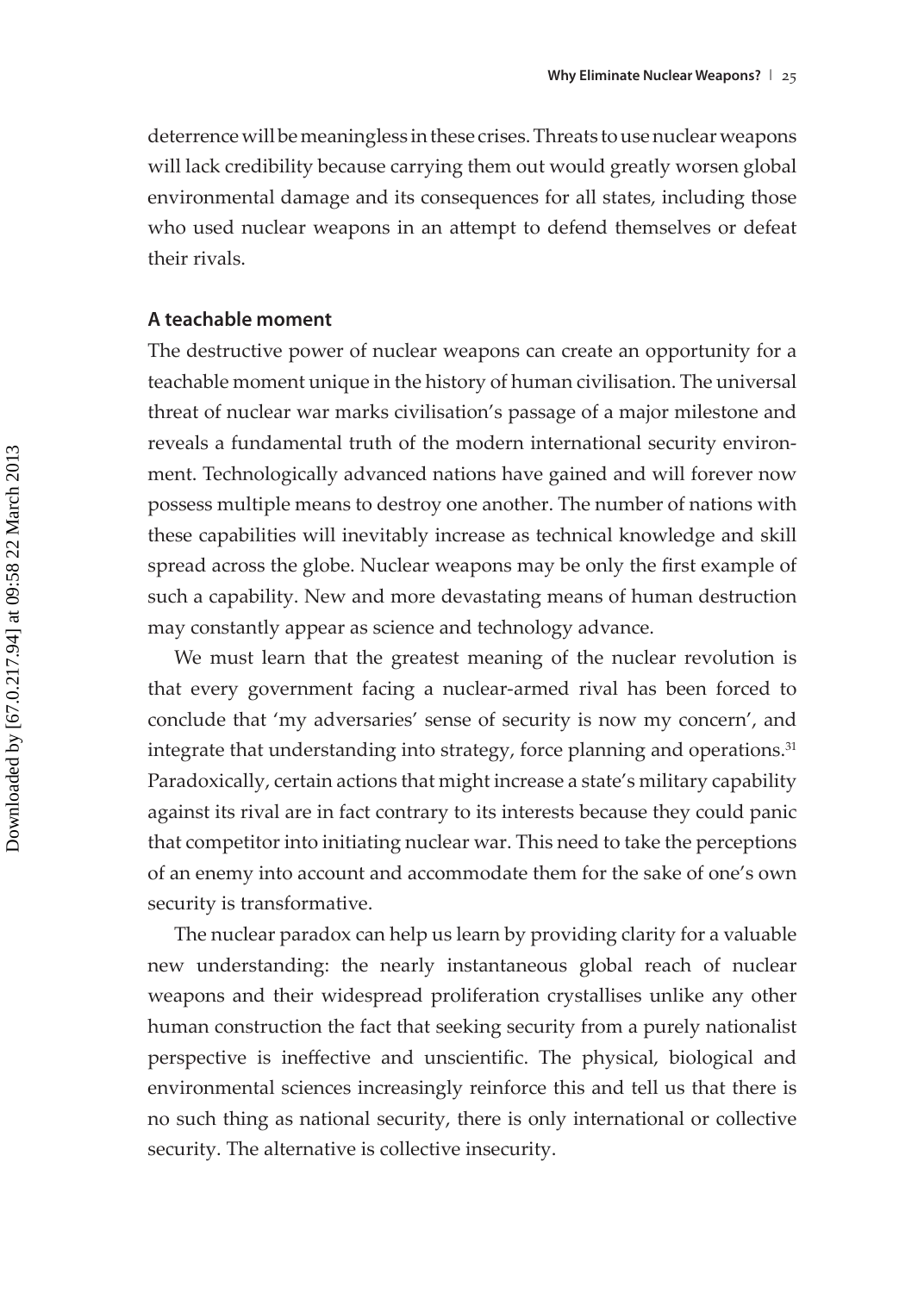Nuclear weapons can only have a positive legacy if we learn from them. An international security system based the willingness of nations to commit mutual suicide to protect themselves has always been recognised as a suboptimum solution to the security dilemma. It is fraught with great risk to the world's nations and peoples and we should be ceaselessly striving for more rational and humane ways to achieve security. Nuclear disarmament has been pursued for more than 60 years and enshrined as a law-backed international goal not because it is the moralistic pipe-dream of the uninformed citizenry, but because many serious practitioners of international statecraft see it as an essential goal of a sustainable international order.<sup>32</sup>

It is not beyond the capabilities of government leaders and institutions to internalise the understanding that major war between modern states can no longer produce security benefits. It is not necessary to continue living with the risks of nuclear deterrence in order reap the cautionary benefits bestowed by the knowledge that modern nations can destroy one another. President Ronald Reagan likened nuclear deterrence based on mutually assured destruction to 'two cowboys in a frontier saloon aiming their guns at each other´s heads permanently'. This is why he concluded that 'nuclear war cannot be won and must never be fought'.<sup>33</sup>

#### **The nuclear taboo**

Several scholars have argued that realist or traditional models of state behaviour cannot adequately explain the fact that nuclear weapons have not been used since 1945. They posit that a powerful norm or taboo against nuclear use has emerged. This taboo is based on the tradition of nonuse, a growing understanding of the difficulty of achieving military aims with nuclear weapons and a deep moral revulsion to the indiscriminate destruction that nuclear weapons would bring upon human populations and the environment.<sup>34</sup>

That such a taboo exists and has strengthened over the years is indeed an affirmation that the idea of using nuclear weapons in the name of national defence is viewed by most people as morally illegitimate and incompatible with basic human values. It is also welcome evidence of the existence and strength of those values. Unfortunately, many observers regard the nuclear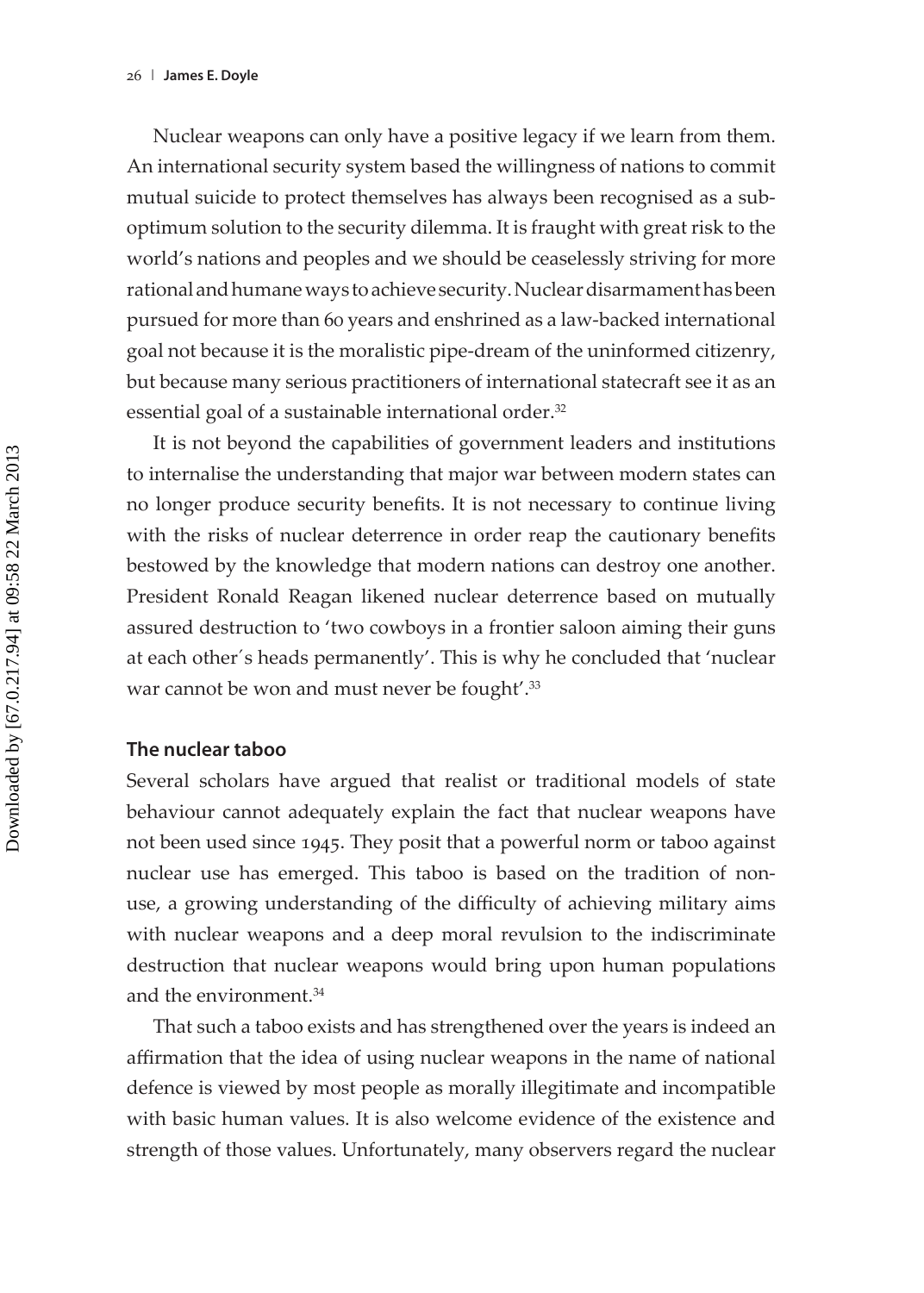taboo as a reason to believe that the risk of nuclear war is overblown. They are confident that, despite the vulnerability to unforeseen events and human and mechanical error, nuclear weapons will not be used because controls are adequate, cooler heads will prevail and no leader will want to violate the mores and norms of the nuclear taboo.

Rather than being complacent with regard to existing reliance on nuclear weapons and the attendant risks to civilisation, an effort should be made to nurture and strengthen the taboo and extend it to cover all military conflict among or against nuclear-armed states. There is no compelling reason why governments can't realise that launching major war between nuclear states carries such a high risk of leading to nuclear use that they must, in essence, treat it with equal opprobrium to nuclear use and adopt a taboo against major wars as well. Why do we need the day-to-day presence of the threat of nuclear destruction and the architecture that creates it to benefit from the taboo against initiating Armageddon?

If human civilisation is to survive it must demonstrate that violent conflict between major states is avoidable. This is not a new or radical concept. It is the foundational principle of the United Nations Charter that has been signed by 192 of the world's 195 nations. Reagan said that peace was not the absence of conflict but the ability to resolve conflict by peaceful means.

Like chemical weapons, biological weapons, cluster munitions and antipersonnel landmines, nuclear weapons can be subjected to international regimes that seek to prevent particularly dangerous or inhumane technologies from being used for military purposes. The regimes banning these weapons, while not yet completely implemented, clearly demonstrate that it is possible to eliminate major classes of military technology and make their manufacture and use illegal. Giving up nuclear weapons is neither impossible nor more dangerous than the world we are living in and may indeed lead to a safer world. In essence, the idea of nuclear deterrence based on the threat of mutual destruction, or deterrence with any future indiscriminate weapon of mass destruction, must become universally taboo.

**\* \* \***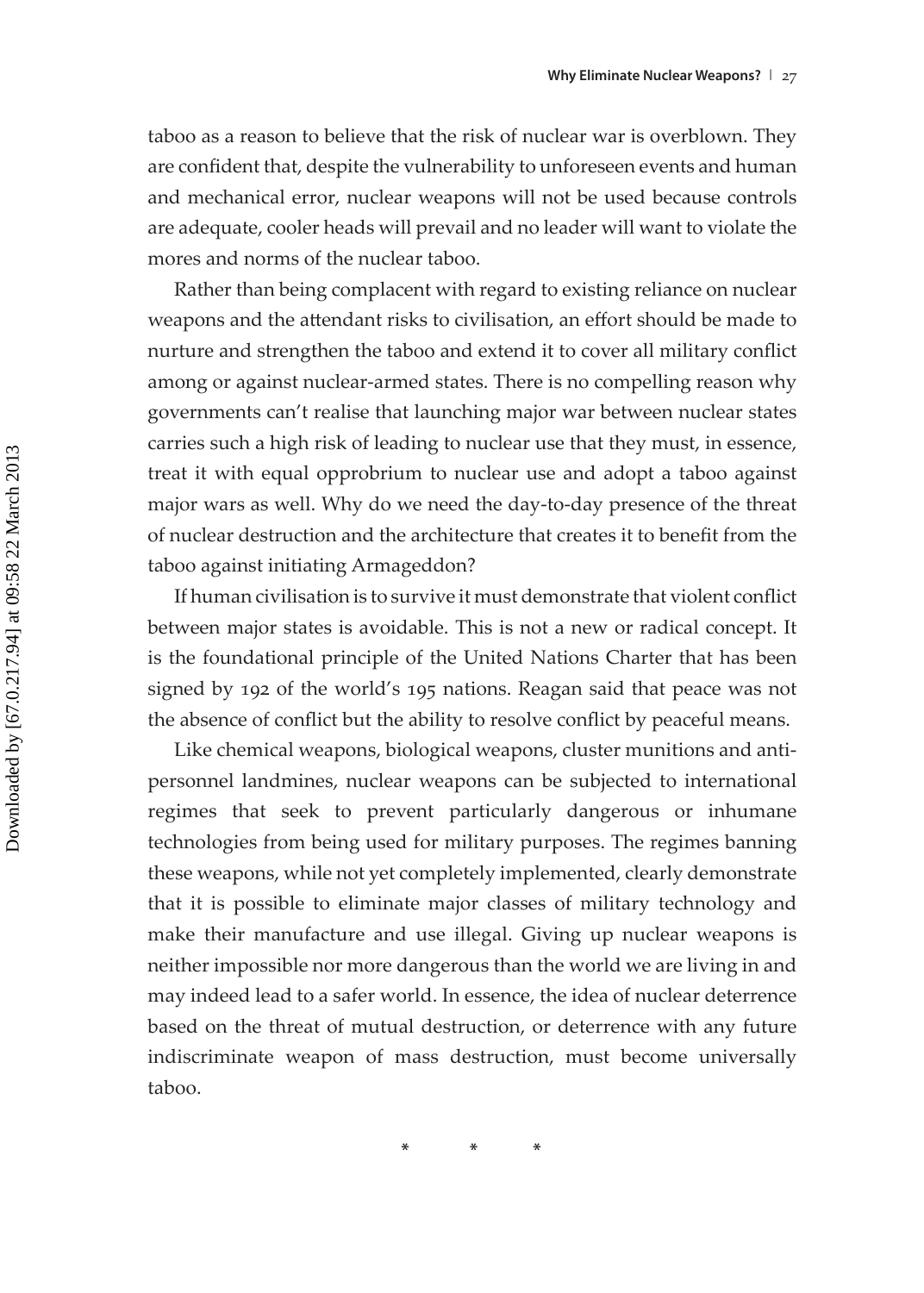The view that nuclear weapons needed to be eliminated was articulated as soon as they came into being, and the view that the ideology of nuclear deterrence is incompatible with basic human values and the positive development of human civilisation is also as old as nuclear weapons themselves. Most nations and people view nuclear weapons as a problem, not a solution. At least 30 countries that could build such weapons have chosen not to. Many of the bomb's inventors, including Robert Oppenheimer, were deeply troubled by its potential destructiveness and argued against making it a cornerstone of national security. The vast majority of nations, 189 out of 195, have pledged never to acquire nuclear weapons under the 1970 Nuclear Non-proliferation Treaty.

*Nuclear weapons are useless for the most likely challenges*

Nuclear weapons should be eliminated because they will not make nations powerful in the twenty-first century and beyond. Their existence in the arsenals of the world creates the possibility of their use and the risks they create outweigh their value. The marginal contribution that nuclear deterrence now makes to the absence of major aggression between great powers is being purchased at too high a price. That price is the constant risk that a complex, tightly coupled and largely automated system subject to normal, systemic and

human error will, as science tells us, inevitably fail, and fail catastrophically, with unprecedented and unjustified loss of civilian life. Mistakes with conventional weapons can have limited physical impact. Small mistakes are not possible with nuclear weapons.

Nuclear weapons are useless for confronting and resolving the most likely future international security challenges, but steady progress towards the elimination of such weapons can help nations confront these transnational problems. The diplomatic and technical skills acquired through the creation of treaties and institutions to effectively verify the elimination of nuclear weapons from national arsenals can provide powerful models and experience for addressing other transnational threats. The elimination of nuclear weapons, a project that will require 25–35 years, can thus be an organising principle and set an example for the forms of international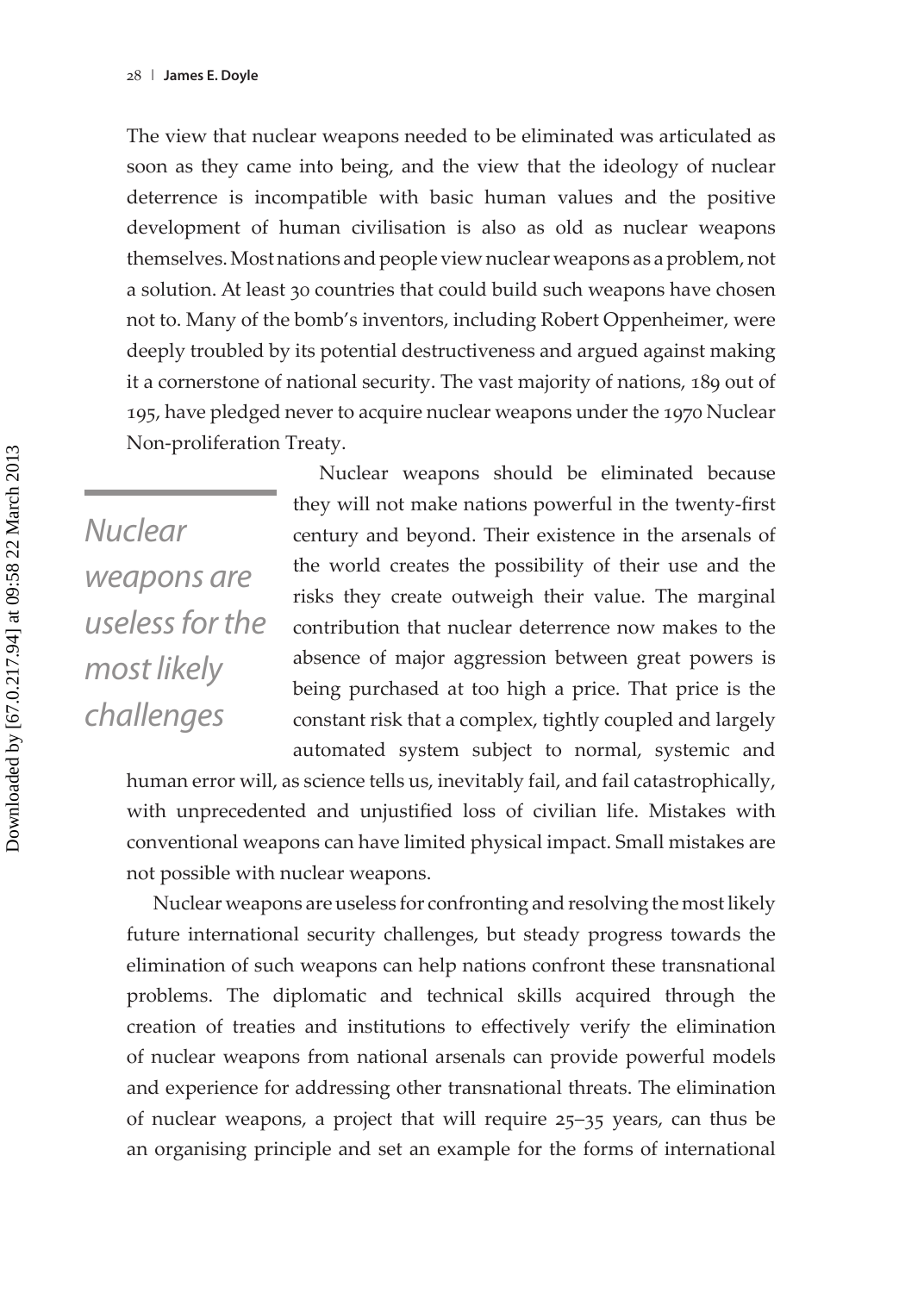cooperation, laws and institutions that are required to manage other global challenges. Secondly, elimination of nuclear weapons will allow creative, intellectual, technical and financial resources now devoted to nuclear threats to be focused toward the resolution of transnational crises faced by all nations. As nuclear weapons are drawn down those resources can be re-focused toward developing clean energy, carbon-capture technologies, clean water management and low-impact, high-productivity agriculture.

Nuclear weapons should be eliminated because there is a real historic opportunity to do so and because failing to do so will imperil current and future generations as they try to manage a host of inevitable global security problems. Transformation in the way states interact will be necessary before the last nuclear weapons are eliminated, but tangible progress toward nuclear disarmament cannot await the resolution of all international conflict. International conflict existed before nuclear weapons were invented, persists while states possess nuclear arsenals and will remain after nuclear weapons are eliminated from those arsenals.

Obama said in Prague that the elimination of nuclear weapons might not be achieved in his lifetime, but 2045 – 34 years from now, when Obama will be  $84$  – will mark the 100th anniversary of the atomic bombing of Japan. Three-and-a-half decades is time enough for the world to transition away from the ideology of nuclear deterrence and to dismantle the system of nuclear forces deployed in the name of national defence. Each passing year will bring the need to support Obama's vision of a world free of nuclear weapons more sharply into focus. The international community has the opportunity to honour the memory of the victims of Hiroshima and Nagasaki by eliminating nuclear weapons from the arsenals of the world within a century after they were unleashed.

#### **Acknowledgements**

This research received no specific grant from any funding agency in the public, commercial, or not for-profit sectors. The views presented in this article are the author's own and do not represent those of the Los Alamos National Laboratory or the US government.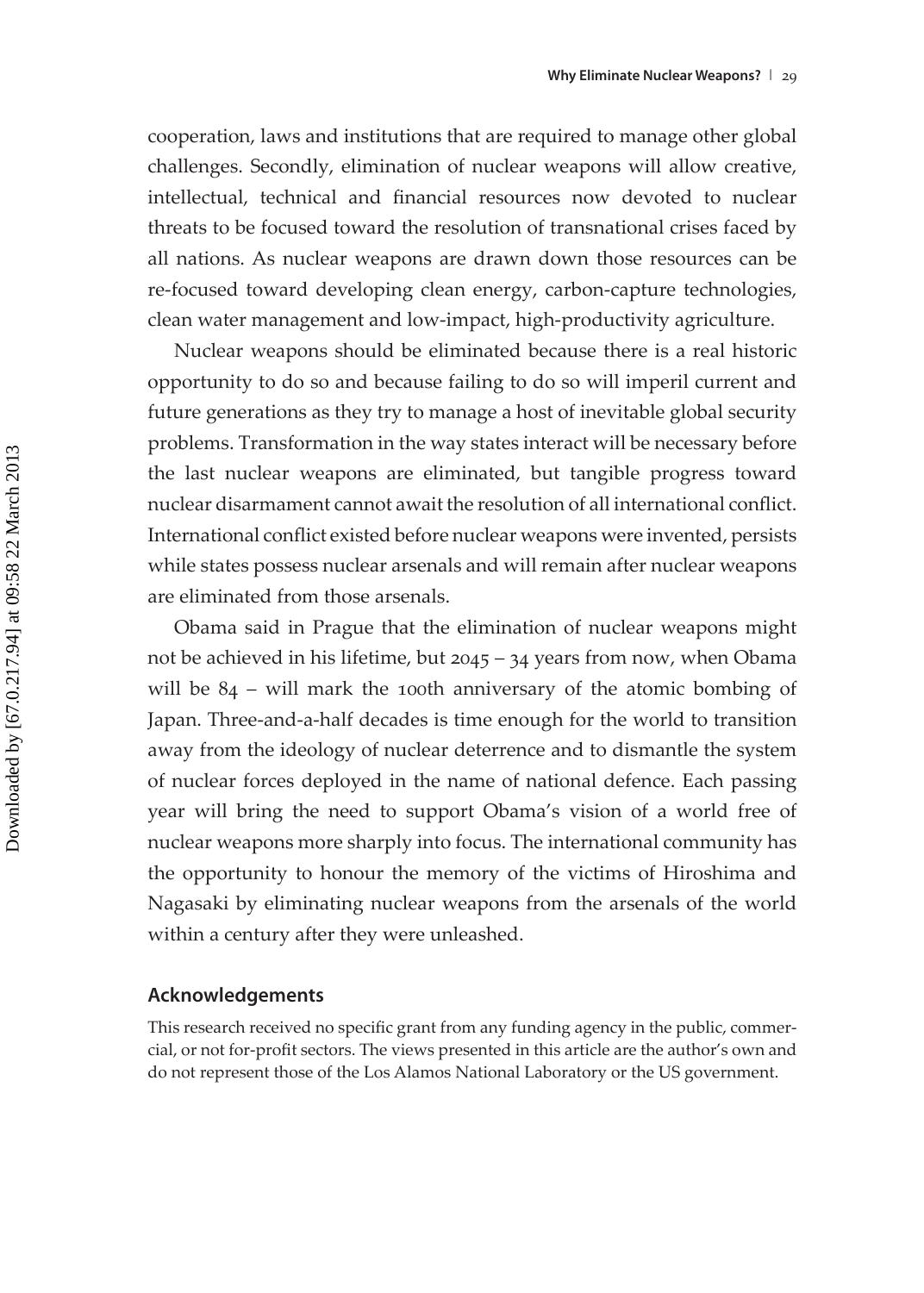### **Notes**

- <sup>1</sup> See Remarks by President Barack Obama, Hradcany Square, Prague, Czech Republic, April 5, 2009, available at http://www. whitehouse.gov/the\_press\_office/ Remarks-By-President-Barack-Obama-In-Prague-As-Delivered. Two major international public efforts to eliminate nuclear weapons stand out: The Nuclear Security Project launched by Sam Nunn, George Schultz, William Perry and Henry Kissinger at http:// www.nuclearsecurityproject.org/ site/c.mjJXJbMMIoE/b.3483737/k.4057/ Nuclear\_Security\_Project\_Home. htm , and the Global Zero Project. For a summary of statements by national governments supporting the elimination of nuclear weapons see http://www.globalzero.org/en/who/ governments.
- <sup>2</sup> See Lawrence S. Wittner, *Confronting the Bomb, A Short History of the World Nuclear Disarmament Movement* (Palo Alto, CA: Stanford University Press, 2009).
- <sup>3</sup> For classic treatments of nuclear deterrence theory see Thomas C. Schelling, *Arms and Influence* (New Haven, CT: Yale University Press, 1966) and McGeorge Bundy, 'To Cap the Volcano', *Foreign Affairs,* vol. 48, no. 1, November 1969.
- <sup>4</sup> For classic information on the consequences of nuclear war see Sidney Drell and Frank von Hippel, 'Limited Nuclear War', *Scientific American*, November 1976; Samuel Glasstone and Philip J. Dolen (eds), *Effects of Nuclear Weapons*, 3rd ed. (Washington DC: US Department of Defense and

Department of Energy, 1977; *Effects of Multiple Nuclear Explosions Worldwide* (Washington DC: National Acadey of Sciences, 1975); *The Effects of Nuclear War* (Washington DC: US Arms Control & Disarmament Agency, April 1979); William Daugherty, Barbara Levi and Frank von Hippel, 'The Consequences of "Limited" Nuclear Attacks on the United States', *International Security*, vol. 10, no. 4, Spring 1986, pp. 3–43.

- <sup>5</sup> Churchill's last speech is entitled 'Never Despair'. It was given to the House of Commons on 1 March 1955 and is available at http://www. winstonchurchill.org/learn/speeches/ speeches-of-winston-churchill/102 never-despair.
- <sup>6</sup> While inadvertent or unintended use by the attacker is not a classic failure of deterrence, its possibility can be regarded as evidence of a vulnerability of deterrent systems. If decisionmakers are so rationally averse to nuclear war they should only accept technical systems that have no potential for error or malicious tampering. Unfortunately, such systems do not exist. Furthermore, it will not much matter to the victim of a nuclear attack that it was an accident. The desire to retaliate will be overwhelming and under current doctrine retaliation may even be initiated before the accidentally launched weapons detonate. <sup>7</sup> See Geoffrey Forden, 'False Alarms in the Nuclear Age', NOVA documentary, 6 November 2001, available at http://www.pbs.org/wgbh/nova/ military/nuclear-false-alarms.html.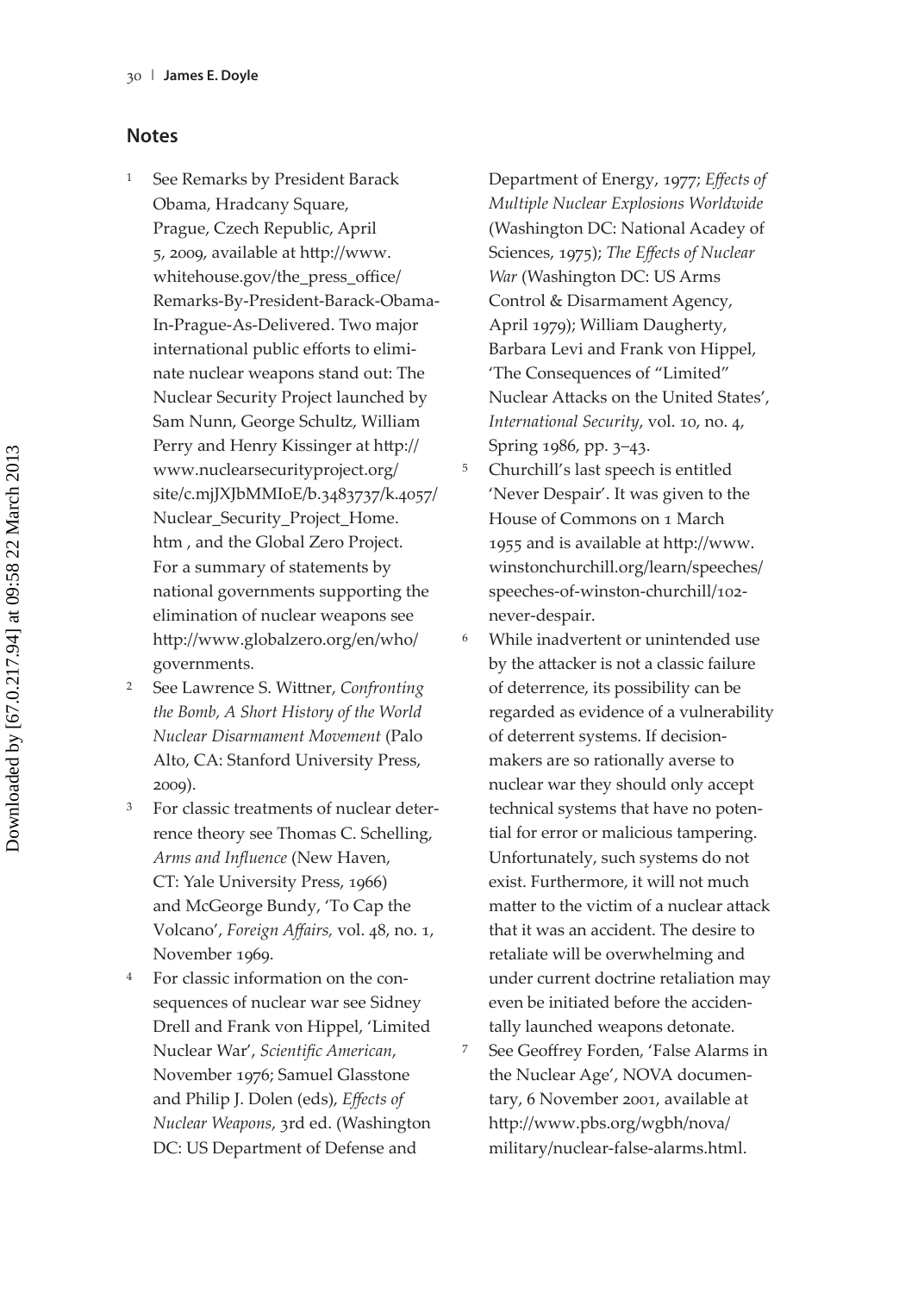- <sup>8</sup> See Scott Sagan, *The Limits of Safety: Organizations, Accidents, and Nuclear Weapons* (Princeton, NJ: Princeton University Press, 1993), and Jaya Tiwari and Cleve J. Gray, 'U.S. Nuclear Weapons Accidents', http:// www.cdi.org/issues/nukeaccidents/ accidents.htm.
- Martin Hellman, professor of engineering at Stanford University, is a leading advocate of this approach. See Martin E. Hellman, 'Risk Analysis of Nuclear Deterrence', *The Bent of Tau Beta Pi*, Spring 2008, available at http://nuclearrisk.org/paper.pdf . See also Martin E. Hellman, 'Soaring, Cryptography and Nuclear Weapons', 21 October 2008, available at http:// nuclearrisk.org/soaring.pdf.
- <sup>10</sup> See the comments by Bruno Tertrais in 'Nuclear Myth-Busting', correspondence section of *Nonproliferation Review*, vol. 16, no. 2, July 2009.
- <sup>11</sup> See Ward Wilson, 'The Myth of Nuclear Deterrence', Nonproliferation Review, vol. 15, no. 3, November 2008; John Mueller, *Atomic Obsession: Nuclear Alarmism from Hiroshima to Al-Qaeda* (Oxford: Oxford University Press, 2010); and McGeorge Bundy, 'The Unimpressive Record of Atomic Diplomacy', in Robert J. Art and Robert Jervis (eds), *International Politics: Enduring Concepts and Contemporary Issues* (New York: HarperCollins, 1996), pp. 227–35.
- <sup>12</sup> See especially Tsuyoshi Hasegawa, *Racing the Enemy: Stalin, Truman, and the Surrender of Japan* (Cambridge, MA: Harvard University Press, 2005); Sumio Hatano, 'The Atomic Bomb and Soviet Entry into the War: Of Equal Importance', in Tsuyoshi Hasagawa

(ed.), *The End of the Pacific War: Reappraisals* (Stanford, CA: Stanford University Press, 2007).

- <sup>13</sup> See John Mueller, 'The Essential Irrelevance of Nuclear Weapons: Stability in the Postwar World', in *The Cold War and After: Prospects for Peace* (Cambridge, MA: MIT Press, 1997), pp. 45–69.
- <sup>14</sup> See John S. Duffield, 'Explaining the Long Peace in Europe: the Contributions of Regional Security Regimes', *Review of International Studies,* vol. 20, no. 4, October 1994, pp. 369–88.
- <sup>15</sup> For the argument that Cold War peace is nothing unusual see Randolph M. Siverson and Michael Don Ward, 'The Long Peace: A Reconsideration', *International Organization*, vol. 56, no. 3, Summer 2002, pp. 679–91.
- <sup>16</sup> John A. Battilega, 'Soviet Views Of Nuclear Warfare: The Post-Cold War Interviews', in Henry Sokolski (ed.), *Getting Mad: Nuclear Mutual Assured Destruction, Its Origins and Practice,* November 2004, available at http:// www.strategicstudiesinstitute.army. mil/pdffiles/pub585.pdf .
- <sup>17</sup> Vojtech Mastny, *War Plans and Alliances in the Cold War: Threat Perceptions in the East and West* (Abingdon: Routledge, 2006), pp. 3, 27.
- <sup>18</sup> Barbara Starr, 'Air Force Investigates Mistaken Transport of Nuclear Warheads', CNN, 5 September 2007, http://articles.cnn.com/2007-09-05/ us/loose.nukes\_1\_nuclear-weaponsnuclear-warheads-missiles?\_s=PM:US.
- <sup>19</sup> The nuclear deterrence literature is vast; for a sample of major sources highlighting nuclear deterrent benefits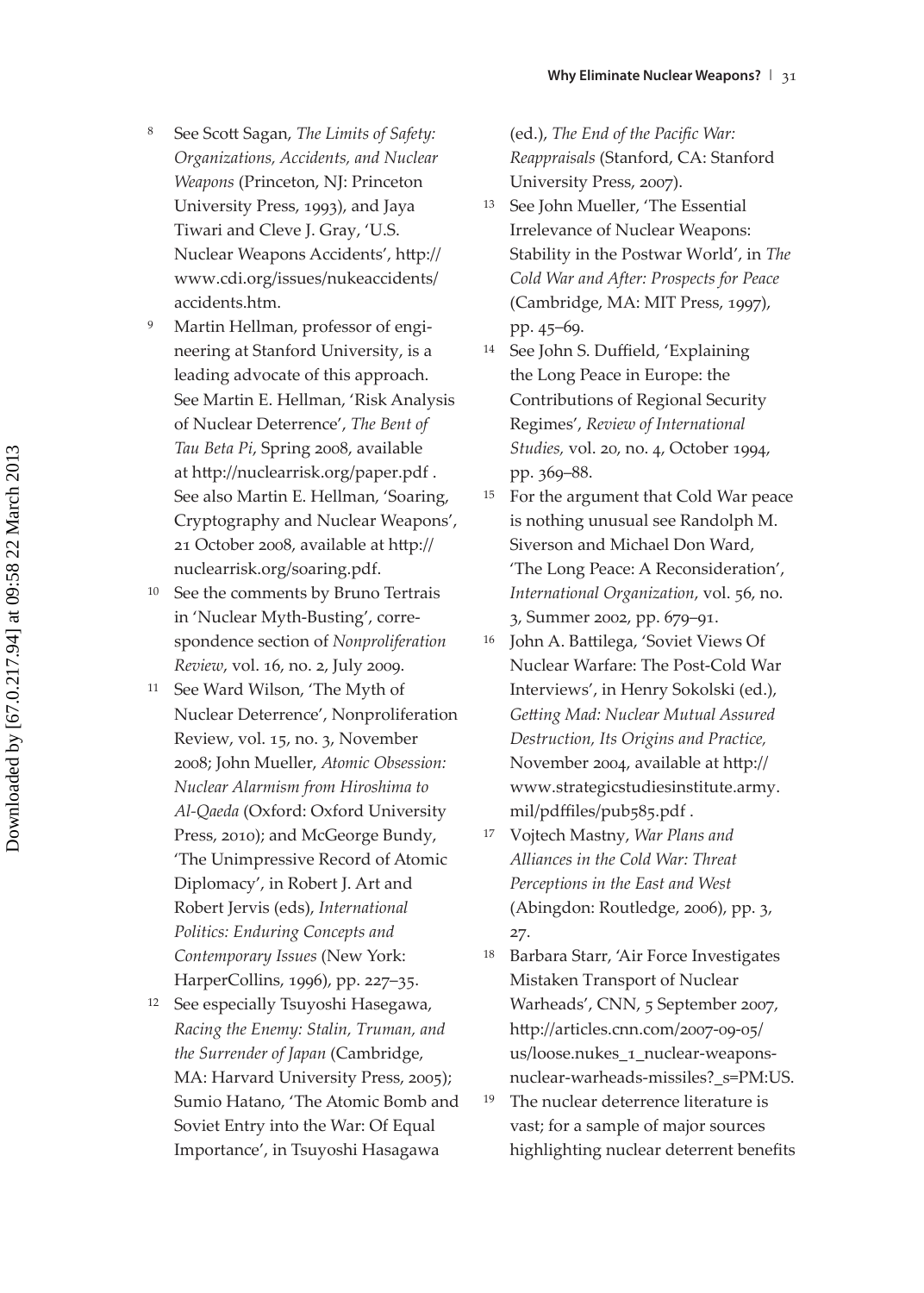see Glenn H. Snyder, *Deterrence and Defense: Toward a Theory of National Security* (Princeton, NJ: Princeton University Press, 1961); Alexander George and Richard Smoke, *Deterrence in American Foreign Policy* (New York: Columbia University Press, 1974); and Albert Wohlstetter, 'The Delicate Balance of Terror', *Foreign Affairs*, vol. 37, no. 2, January 1959, p. 213.

- <sup>20</sup> Bruce Allyn, James Blight and David Welch, 'Essence of Revision: Moscow, Havana and the Cuban Missile Crisis', *International Security*, vol. 14, no. 3, Winter 1989–1990, pp. 136–72.
- <sup>21</sup> The facts surrounding the crisis are taken from a chronology prepared for Laurence Chang and Peter Kornbluh (eds), *The Cuban Missile Crisis, 1962* (New York: The New Press, 1992, 1998), and available at http://www.gwu.edu/~nsarchiv/nsa/ cuba\_mis\_cri/590101\_620919%20 Chronology%201.pdf.
- <sup>22</sup> 'Presidents Detarget Nuclear Missiles', ITAR-TASS, 14 January 1994.
- <sup>23</sup> Hans Kristensen, 'DOD: Strategic Stability Not Threatened even by Greater Russian Nuclear Forces', FAS Strategic Security Blog, 10 October 2012. http://www.fas.org/blog/ ssp/2012/10/strategicstability.php (Nov. 2012).
- <sup>24</sup> See US Department of Defense, *Sustaining U.S. Global Leadership: Priorities for 21st Century Defense*, January 2012, http://www.defense. gov/news/Defense\_Strategic\_ Guidance.pdf.
- <sup>25</sup> Stephen I. Schwartz and Deepti Choubey, 'Nuclear Security Spending Assessing Costs, Examining Priorities', Carnegie

Endowment for International Peace, January, 2009, http:// carnegieendowment.org/2009/01/12/ nuclear-security-spending-assessingcosts-examining-priorities/8uq.

- <sup>26</sup> For a sampling of the vast literature on the realist tradition in international relations theory see John J. Mearsheimer, 'Back to the Future: Instability in Europe after the Cold War', *International Security*, vol. 15, no. 1, Summer 1990, pp. 5–49; Hans J. Morgenthau, *Politics among Nations: The Struggle for Power and Peace*, 2nd ed. (New York: Alfred A. Knopf, 1954); Kenneth Waltz, *Theory of International Politics* (Boston, MA: McGraw-Hill, 1979); George F. Kennan, *Realities of American Foreign Policy* (Princeton, NJ: Princeton University Press, 1951); and Raymond Aron, *Peace and War: A Theory of International Relations*, trans. Richard Howard and Anette Baker Fox (Garden City, NJ: Doubleday, 1966).
- <sup>27</sup> See Frank Miller, 'Disarmament and Deterrence: A Practitioner's View' in George Perkovich and James M. Acton, *Abolishing Nuclear Weapons: A Debate* (Washington DC: Carnegie Endowment for International Peace, 2009), http:// carnegieendowment.org/publications/ index.cfm?fa=view&id=22748.
- <sup>28</sup> Alan Robock and Owen Brian Toon, 'South Asian Threat? Local Nuclear War=Global Suffering', *Scientific American*, January 2010, http://www. scientificamerican.com/author. cfm?id=2220.
- <sup>29</sup> See Francesco Femia, Christine Parthemore and Caitlin Werrell, 'The Inadequate US Response to a Major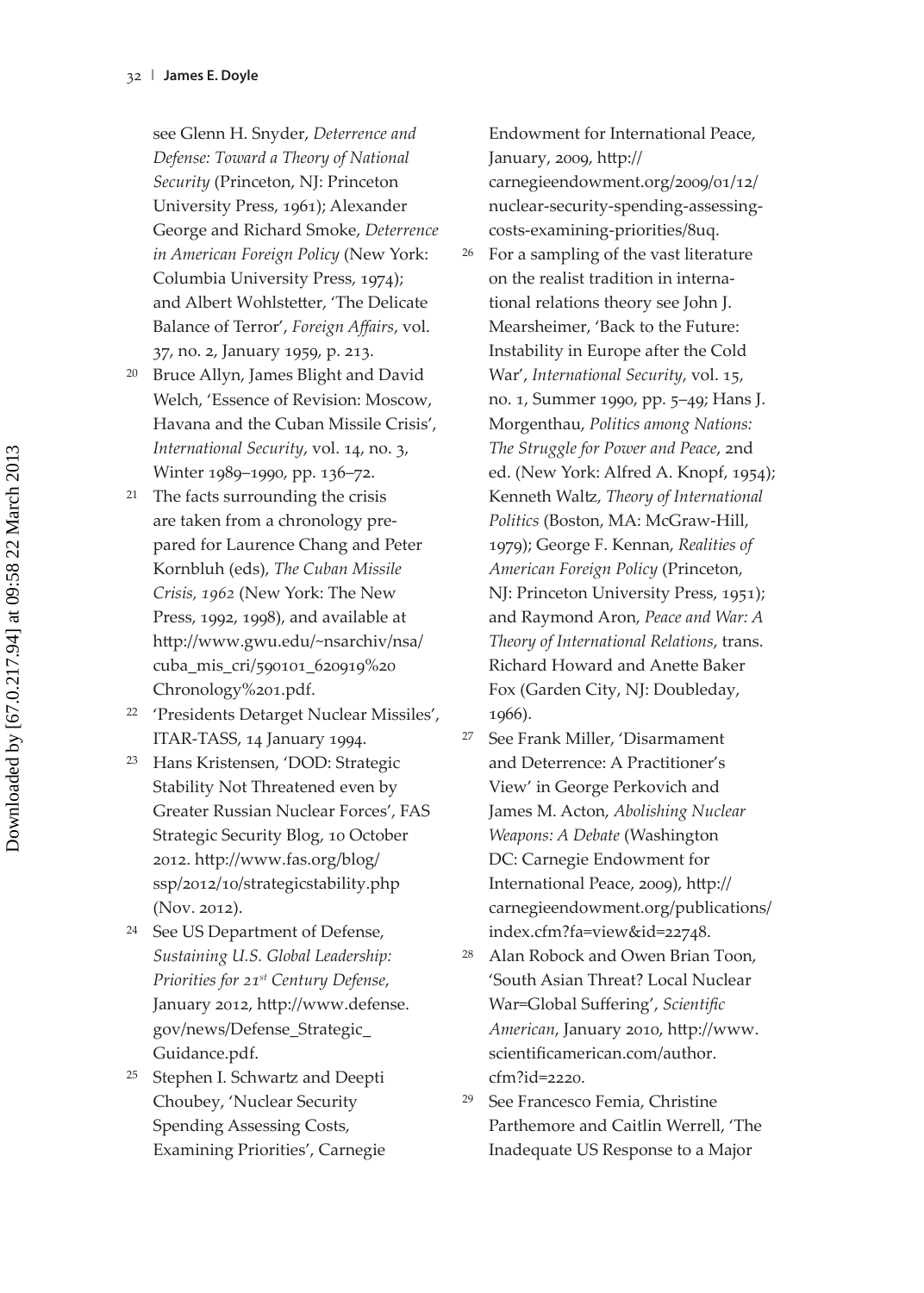Security Threat: Climate Change', *Bulletin of the Atomic Scientists,* web edition, 20 July 2011, http://www. thebulletin.org/web-edition/op-eds/ the-inadequate-us-response-to-majorsecurity-threat-climate-change.

- <sup>30</sup> See Jeffrey Mazo, *Climate Conflict: How Global Warming Threatens Security and What to Do About It*, Adelphi 409 (Abingdon: Routledge for the IISS, 2010).
- <sup>31</sup> See Robert Jervis, *The Meaning of the Nuclear Revolution* (Ithaca, NY: Cornell University Press, 1989).
- <sup>32</sup> Notable among these is George P. Shultz, William J. Perry, Henry A. Kissinger and Sam Nunn, 'A World Free of Nuclear Weapons', *Wall Street Journal*, 4 January 2007.
- <sup>33</sup> Ronald Reagan, *An American Life: The Autobiography* (New York: Simon & Schuster, 1990), pp. 257–8, 265, 267–8, 550.
- <sup>34</sup> See Nina Tannenwald, *The Nuclear Taboo: The United States and the Non-Use of Nuclear Weapons Since 1945* (Cambridge, Cambridge University Press, 2007); Thomas Schelling, 'The Nuclear Taboo', *MIT International Review* , Spring 2007, http://web.mit. edu/mitir/2007/spring/taboo.pdf; T.V. Paul, *The Traditions of Non-Use of Nuclear Weapons* (Stanford, CA: Stanford University Press, 2009); and William C. Potter, 'In Search of the Nuclear Taboo: Past, Present, and Future', *Proliferation Papers*, no. 31, Winter 2010, available at http://www.ifri.org.